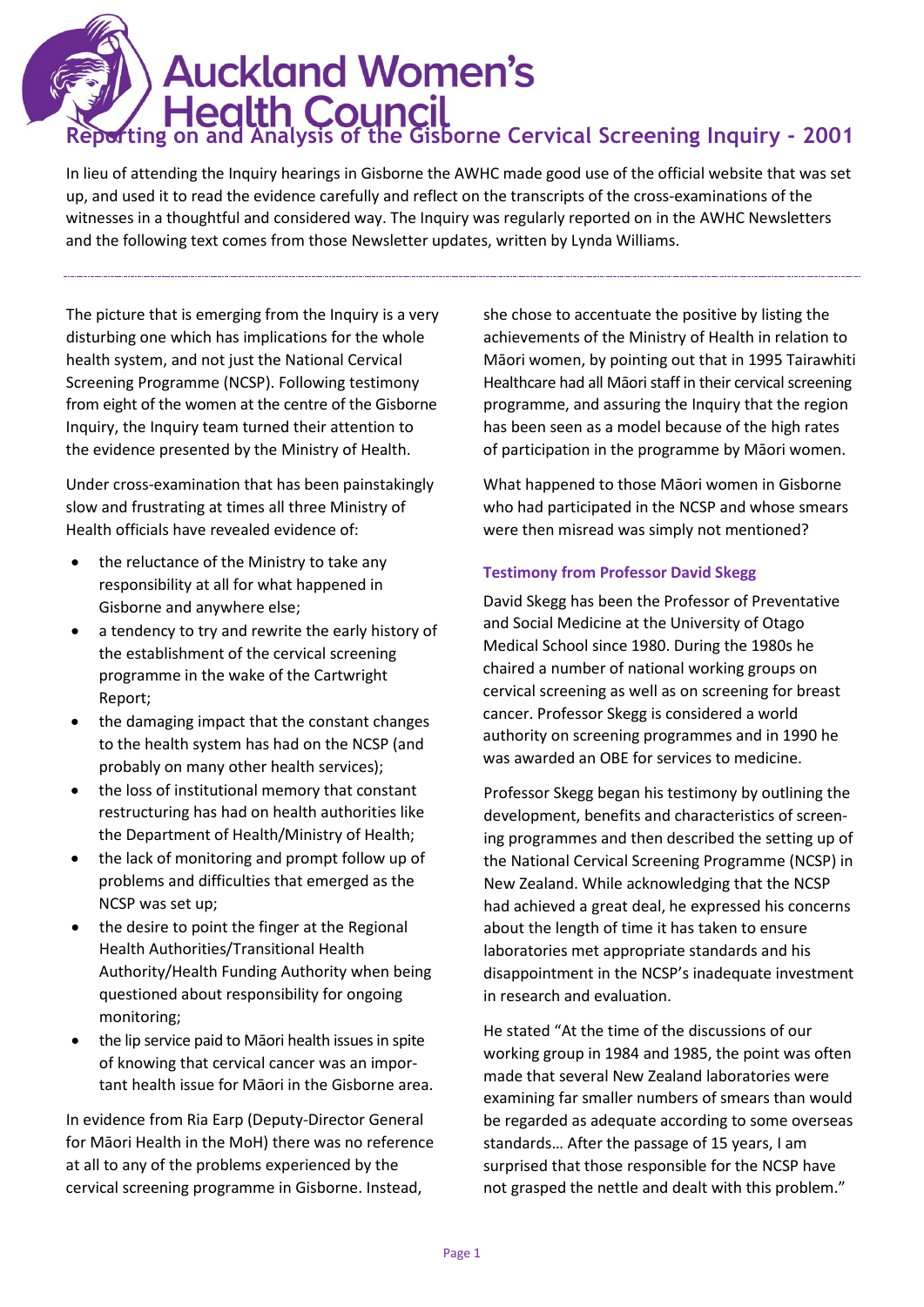With reference to the lack of evaluation he had this to say: "When one urges apparently healthy people to undergo a medical procedure, there is surely an obligation to monitor the quality of the process and the outcomes achieved. There have been repeated calls for better evaluation of the NCSP, but too little action… Better procedures for evaluation could have drawn attention to any major problem in Gisborne many years ago, when remedial action could have been taken."

Under cross-examination Professor Skegg was refreshingly forthcoming. He was asked to discuss the reasons behind the establishment of 14 separate regions and computer systems at the inception of the programme which was in direct contravention of the recommendations in the Cartwright Report.

He described the attempts to make cervical screening fit "the model of the day for the health system" by devolving as much as possible to 14 Area Health Boards, and the tendency for central government to devolve responsibility for the NCSP "for obvious reasons – because of inquiries like this one." This decision was made despite "very consistent strongly presented advice from both experts in screening and consumer groups." The result was "14 separate registers [which] was a major problem and delayed the implementation of an effective system and no doubt wasted a large amount of money."

He was also critical of the way the national screening co-ordinator was placed at a much lower level in the Ministry of Health than that recommended and with little power to do more than try and influence those further up the MOH hierarchy.

Professor Skegg was very clear that he believed that health reforms had a lot to answer for in terms of the detrimental impact they had on the NCSP. Despite earlier testimony from the Ministry of Health to the contrary, he stated it was the Ministry who had ultimate responsibility for implementing quality control in laboratory services. He said:

"Another problem, which I think has been well demonstrated during this Inquiry, is that advisory committees in New Zealand, whether they advise the Ministry or in fact even when they advise the Minister, are often ignored, and many of the recommendations of advisory committees in relation to this programme were clearly not acted on and I don't

believe this Inquiry would be occurring if they had been acted on."

He was also critical of the Ministry's role in attempting to get rid of the Cancer Registry, describing how the Ministry initially opposed legislation introduced by Christine Fletcher.

"The Cancer Registry is an essential tool for monitoring a cervical screening programme," he said, but "our Cancer Registry in NZ is I believe in a fairly marginal state of health… and is sadly not functioning in the way Christine expected it at that time."

It was clear from his evidence that he believes that the Ministry is not providing adequate funding nor giving it sufficient priority within the National Health Information Service.

## **Testimony from Dr Euphemia McGoogan**

The Inquiry heard from an overseas expert on cervical cytopathology, Dr Euphemia McGoogan. In presenting her evidence Dr McGoogan cast considerable doubt on the value of ordering a rescreening of the slides from Dr Bottrill's laboratory given the amount of time that has elapsed, the biases involved in checking slides under such circumstances, and the fact that reading slides is not an exact science. Brought over by Dr Bottrill's lawyer, the Scottish pathologist emphasised that the Sydney re-read of Bottrill's slides could not be used by itself to determine whether there had been an unacceptable level of under-reporting by his laboratory.

Under cross-examination Dr McGoogan revealed some important contrasts between the screening programmes in New Zealand and the UK. In response to being told that both the NZ Ministry of Health and successive Ministers of Health had ignored advice they were given, she said it would be unthinkable for the advice of the national screening advisory committees in the UK to be ignored by either the health authorities or the Minister of Health.

"The national advisory committees are permanent committees and I would be most surprised if their advice was not followed and implemented. I cannot think of a situation where that has actually happened," she said.

Laboratories in the UK are nearly all part of the public health system whereas most NZ laboratories are in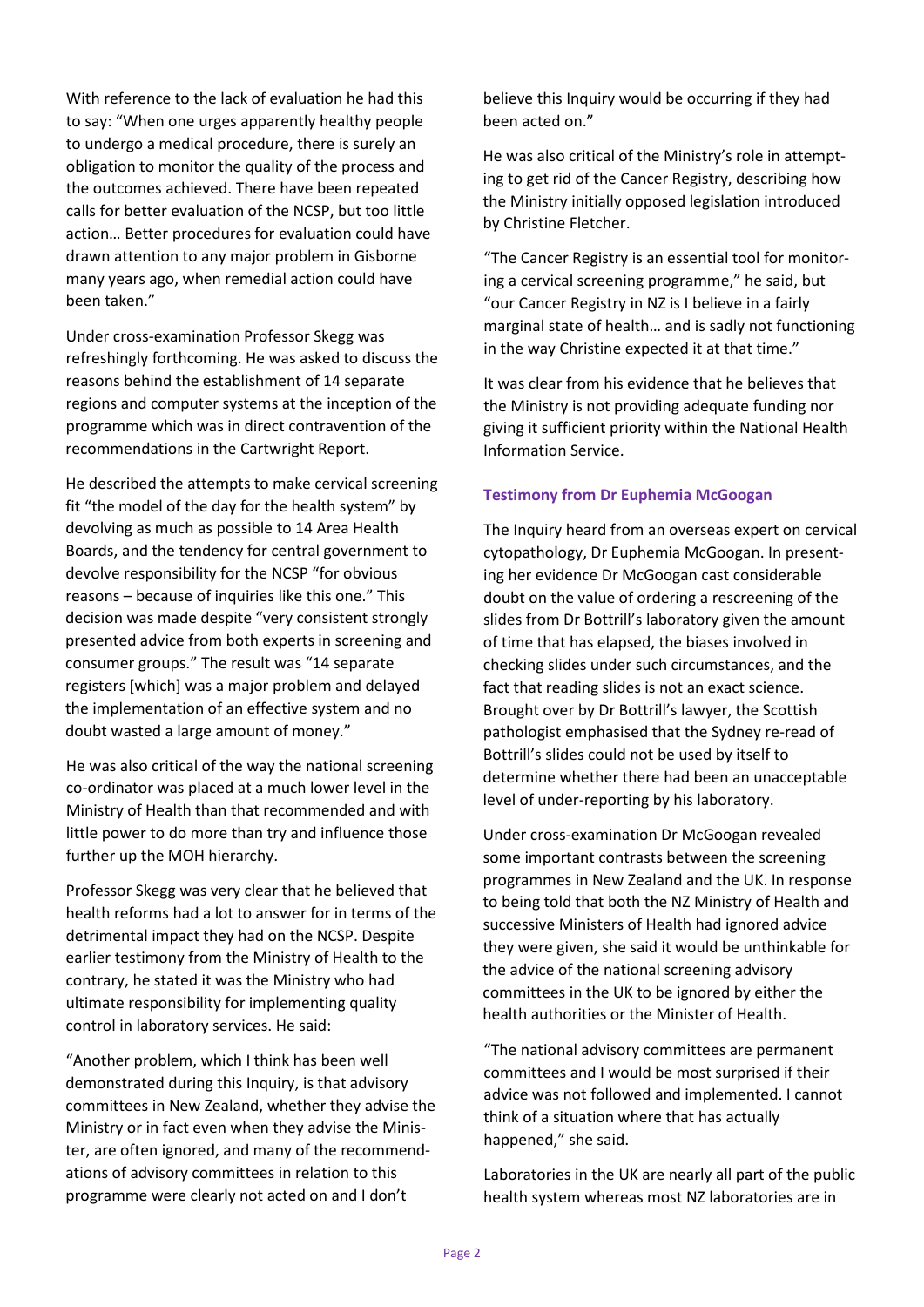the private sector. Laboratories in the UK are overseen by two forms of quality assurance. The first is monitoring by quality assurance teams which has been in operation from the very outset of the establishment of the UK cervical screening programme. The second is more recent and involves all laboratories being required to have CPA accreditation.

Dr McGoogan also commented that "by the time the NZ programme was implemented the need for quality control and evaluation for a screening programme of any kind was well recognised."

Under extensive cross-examination on the subject of Bottrill's performance, Dr McGoogan admitted, "I would have expected a single pathologist working alone would have sought external quality assurance programmes to ensure his competence – if only to prove his competence."

## **Testimony of Christopher Mules**

Christopher Mules had held a number of roles in both the Midland Regional Health Authority and the Transitional Health Authority (THA). At the time of the Inquiry he worked as a consultant in the health sector.

It came as no surprise that Mr Mules' brief of evidence made it quite clear that the RHAs and the THA were not going to accept any responsibility for what happened in Gisborne. In his evidence Mr Mules stated that "monitoring and evaluation of the NCSP remained the responsibility of the Ministry of Health … and it was the Ministry that had access to the information from the register which was the key to monitoring of laboratory service providers … for the RHAs the specific laboratory component of the NCSP was a relatively low priority because we believed that the Ministry was responsible for it."

It also became evident during the extensive crossexamination of Mr Mules that much of Midland's work with laboratories during the few years of Midland Health's existence was focused on Midland's efforts to reduce the costs of laboratory services. Private laboratories "grew and became very significant businesses," Mr Mules said. As "one of the major health policy challenges was how to gain control of expenditure in the so-called demand driven areas" Midland RHA was quick to identify the

need "to address the issues of expenditure and quality which existed in the private laboratory area."

Mr Mules explained that Midland's laboratory expenditure per capita was higher than that of the other RHAs and was increasing at a faster rate. Recognising two aspects to controlling expenditure – the demand side (relating to requests made for lab services) and the supply side (relating to payments made for lab services) – "Midland implemented strategies intended to address the demand side … and actively pursued development of budget holding." They also decided that the prices paid for schedule tests needed to be adjusted.

Cross-examination of Mr Mules focused on Midland's determination to reduce laboratory expenditure, the lack of concern about quality assurance, Midland's "conscious decision not to incorporate in its Section 51 Notice a quality assurance provision," and the possible effects of Midland insisting on TELARC accreditation. The point was forcefully made that by early 1994 the only two labs in the Midland region that were not TELARC accredited were Gisborne Laboratory Ltd (Bottrill's lab) and Pathlab Waikato. It would not have produced a huge protest if Midland had insisted on TELARC accreditation for the cytology work.

## **Another Woman Dies**

During the 7-week recess in the Inquiry, one of the Māori women who gave evidence to the Inquiry in April died. When the Inquiry hearings resumed on 3 July the Inquiry began by acknowledging this brave woman whose dying wish was to have her name and story made public. The AWHC also wished to acknowledge the courage of Mrs Ward who died on 13 June 2000.

Following representations from a number of Māori kuia, Ms Tracy Mellor, Team Leader of the Quality Improvement and Audit Team in the Personal Health operating group of the HFA, took the stand. Ms Mellor's evidence consisted of a detailed account of the steps taken by the HFA since March 1999 when the problems in Dr Bottrill's laboratory (GLL) in Gisborne first came to the attention of the HFA. The major focus of both her evidence and the crossexamination which followed concerned the events leading up to and the decision-making in regard to the re-reading of the 23,000 slides from Dr Bottrill's laboratory by the Sydney laboratory.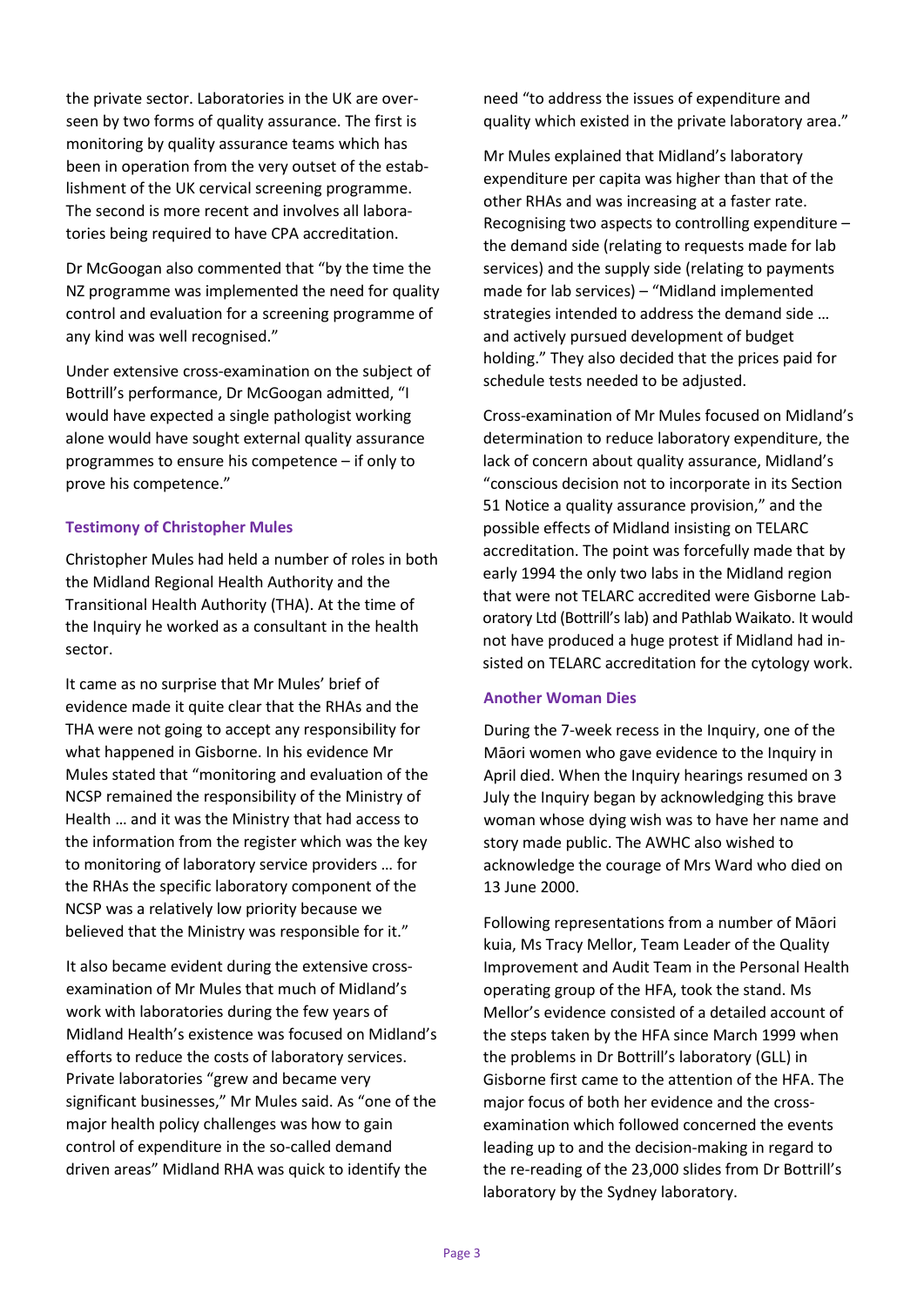Towards the end of the cross-examination of Ms Mellor she was asked, "If it hadn't been for the Court case what if anything would have brought concerns about the Gisborne laboratory's reading of smears to the Health Funding Authority's attention?" Ms Mellor replied, "I think it is probably unlikely that it would have come to our attention."

Dr Julia Peters, Manager of the HFA's Public Health Change Management Team, was then called upon to give evidence. Dr Peters now has responsibility for national co-ordination and management of the NCSP as well as the breast screening programme.

Dr Peter's substantial briefs of evidence detailed the many projects on the NCSP begun by the HFA over the past  $12 - 15$  months, with the second smaller brief being an update of progress on the projects made between March and June 2000.

## **Familiar themes revealed**

Cross-examination of Dr Peters con-firmed some of the many themes that have emerged during the course of the Inquiry. These include:

- the lack of experience in and knowledge of screening programmes of so many of those in charge of aspects of the NCSP including senior managers in the Ministry of Health and the HFA right through to the local screening co-ordinators;
- the vulnerability of the NCSP to the constant restructuring of the health system;
- the lack of resources and motivation within both the Ministry and the HFA to audit, monitor and evaluate the programme;
- the inability and/or unwillingness of HFA managers to insist that NCSP providers meet standards or fulfil requirements;
- the lack of any formal process whereby a consumer or NCSP provider can raise any concerns they may have about aspects of the programme.

## **Whistleblowing**

In referring to the fact that in March 1999 when Mr Grieve's letter [raising the possibility that other women may be at risk as a result of Dr Bottrill's misreading of smears] came to the attention of the HFA's screening management team, there was not an established process in place to enable this type of information to be brought to their attention, Dr Peters was asked if there was now something in

place. She replied that she was not aware of any formal mechanisms or processes for passing on concerns or information people may have about the programme.

## **NCSP Standards**

Having spent a considerable amount of time working on submissions on the draft documents on policy and quality standards for the NCSP currently being developed by the HFA, the AWHC was concerned to see the many references made to the policy and quality standards documents during Dr Peters' crossexamination. When the Inquiry Chair, Ailsa Duffy, asked Dr Peters how achievable was the implementing of all the standards set out in the document, Dr Peters responded: "Well, provided that we can agree with providers on the standards and the funding, not particularly problematic only in that there are usually disagreements about standards."

The inference that gaining the agreement or cooperation of the various health providers involved in the NCSP takes precedence over the health, safety and well-being of the women taking part in the programme has become a theme of the Gisborne Inquiry. The AWHC trusts that the Inquiry team is as concerned about this trend as the Council is. With the ink hardly dry on the AWHC's submission on the HFA's policy and standards document, the Council is extremely concerned to learn that the HFA seems to have little intention of implementing all of the quality standards in the face of strong opposition from some of the laboratories and that they are open to negotiation on them.

This is despite the fact that Dr Peters assured the Inquiry on the  $6<sup>th</sup>$  of July that the standards were going to be made mandatory in the contracts with the laboratories.

Further damming evidence of how little attention both the Ministry, and the various incarnations of the Health Funding Authority has afforded the NCSP, came from a document prepared by a member of Dr Peters' staff that stated: "Since the cervical cancer inquiry at National Women's Hospital in 1988 there have been no national quality standards developed, little monitoring or evaluation carried out, and no strategic review of the programme configuration or direction."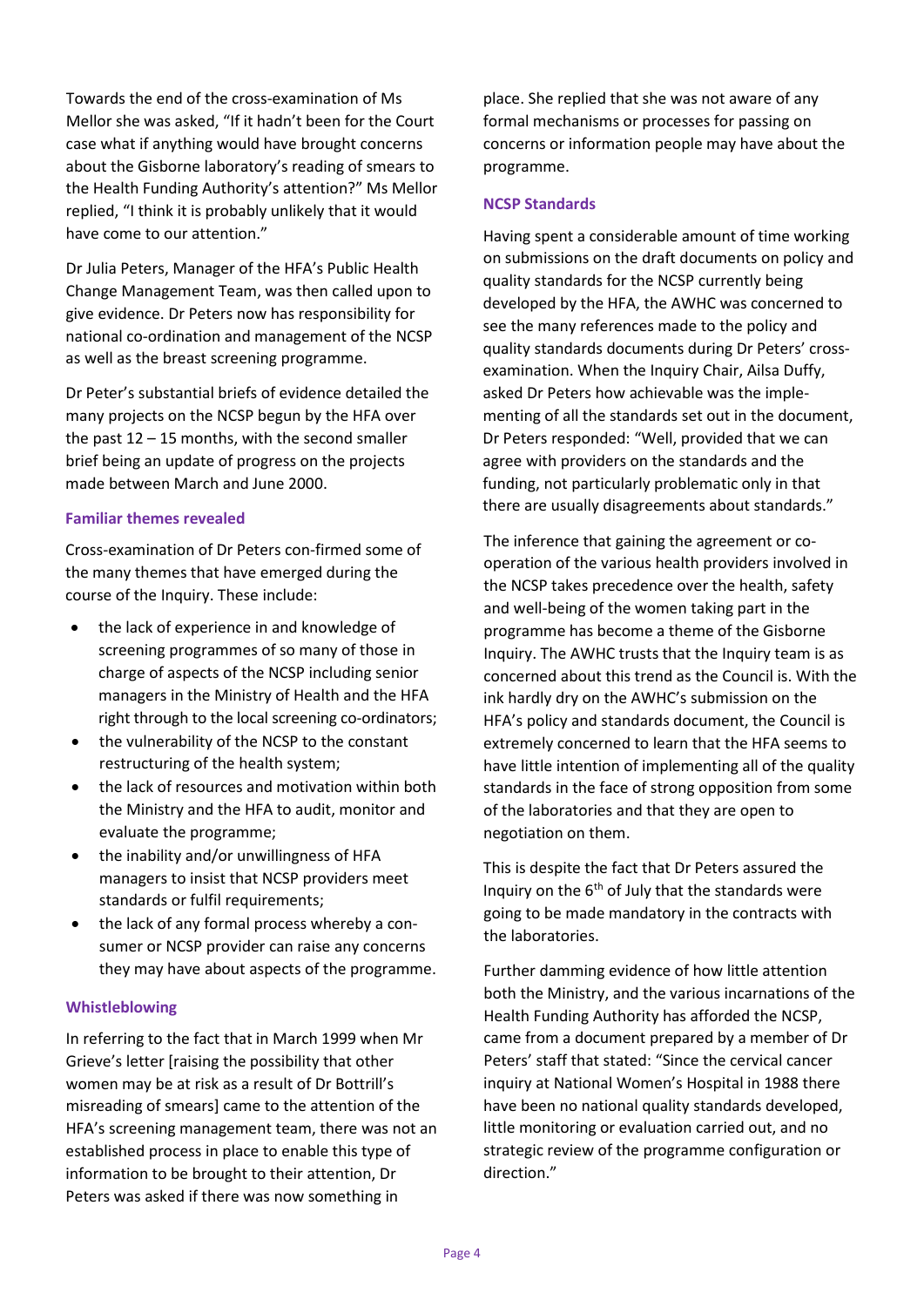Furthermore, "the programme does not have adequate procedures and structures in place to ensure the safety of women."

Under cross-examination Dr Peters admitted that this was a fair assessment of where things had got to. Responding to questions she confirmed that she was concerned that despite the fact that it's now ten years since the inception of the NCSP no quality standards were yet in place, and it will be at least 12 years before results of an evaluation "carried out on a meaningful scale" will become available. She also agreed that "the Health Funding Authority would actually bite the bullet and cease dealing with a laboratory if accreditation either was not in place or was suspended."

One of the reports attached to her evidence stated that "the ability of the situation to develop to the extent that it has can be largely attributed to the lack of quality systems and monitoring of the programme." It goes on to say "the current ministerial inquiry is likely to highlight these deficiencies and so the HFA's decision to undertake this work prior to the Gisborne problem being identified will hopefully be a mitigating factor."

Dr Peters admitted "That's an interesting sentence which escaped my attention."

The Inquiry team also had many questions for Dr Peters on how current changes to the health system was going to affect the NCSP and sought repeated assurances from her that the programme would not be devolved to District Health Boards, that there would be an end to the division of responsibilities for the cervical screening programme, and that there would now be one central team or agency responsible for all aspects of the programme.

#### **TELARC**

The next person to take the stand was Graham Walker, programme manager of International Accreditation New Zealand (IANZ), formerly known as TELARC. Mr Walker had been with this organisation since 1992. His evidence concerned the state of Dr Bottrill's laboratory.

## **Site Visit to Bottrill's Laboratory**

In October 1993, as a result of an inquiry from Mr Reeve, the manager of Dr Bottrill's laboratory, Mr Walker visited the Gisborne lab to discuss the accreditation process. Following this visit and the receipt of a formal application from GLL, Mr Walker then undertook a pre-audit consultation in respect of the cytology and histology departments in order to assess the laboratory and identify any areas where it fell short of the accreditation requirements. Mr Walker stated "It was my clear impression from my visit to Gisborne Laboratories that accreditation was not being actively pursued by the Laboratory, and that the process was being pursued begrudgingly for other reasons … Mr Reeve and Dr Bottrill as much as told me that the laboratory needed to demonstrate for contractual purposes that it was working towards accreditation."

As a result of this initial assessment a written report was sent to the lab outlining the areas Mr Walker had identified as not being in compliance with accredittation requirements. Mr Walker described his findings in no uncertain terms: "In the technical category [which covers good laboratory practice, competence of staff, equipment, environment, etc.] I had not either then or since visited another medical laboratory that has been as deficient in the major areas as Gisborne Laboratories. I can say this with a high degree of assurance because in my role I have personally visited all of the medical laboratories at least once, and many several times."

## **Major Deficiencies Found**

The major deficiencies Mr Walker identified were lack of participation in external inter-laboratory proficiency testing, lack of records indicating feedback on reading of slides and peer review of performance, lack of ongoing training through attendances at conferences and seminars, and the generally run-down state of the laboratory and its equipment.

Furthermore Mr Walker stated that "there were many signs of the laboratory effectively being wound down, and of limited capital expenditure… this perception was also enhanced by the relative age of the equipment, including the laboratory microscope, and the fact that there were few, if any records of annual maintenance of microscopes, etc … the bench-tops were cracked and broken, and had not been repaired, and the exterior appearance of the building was in a poor state of repair."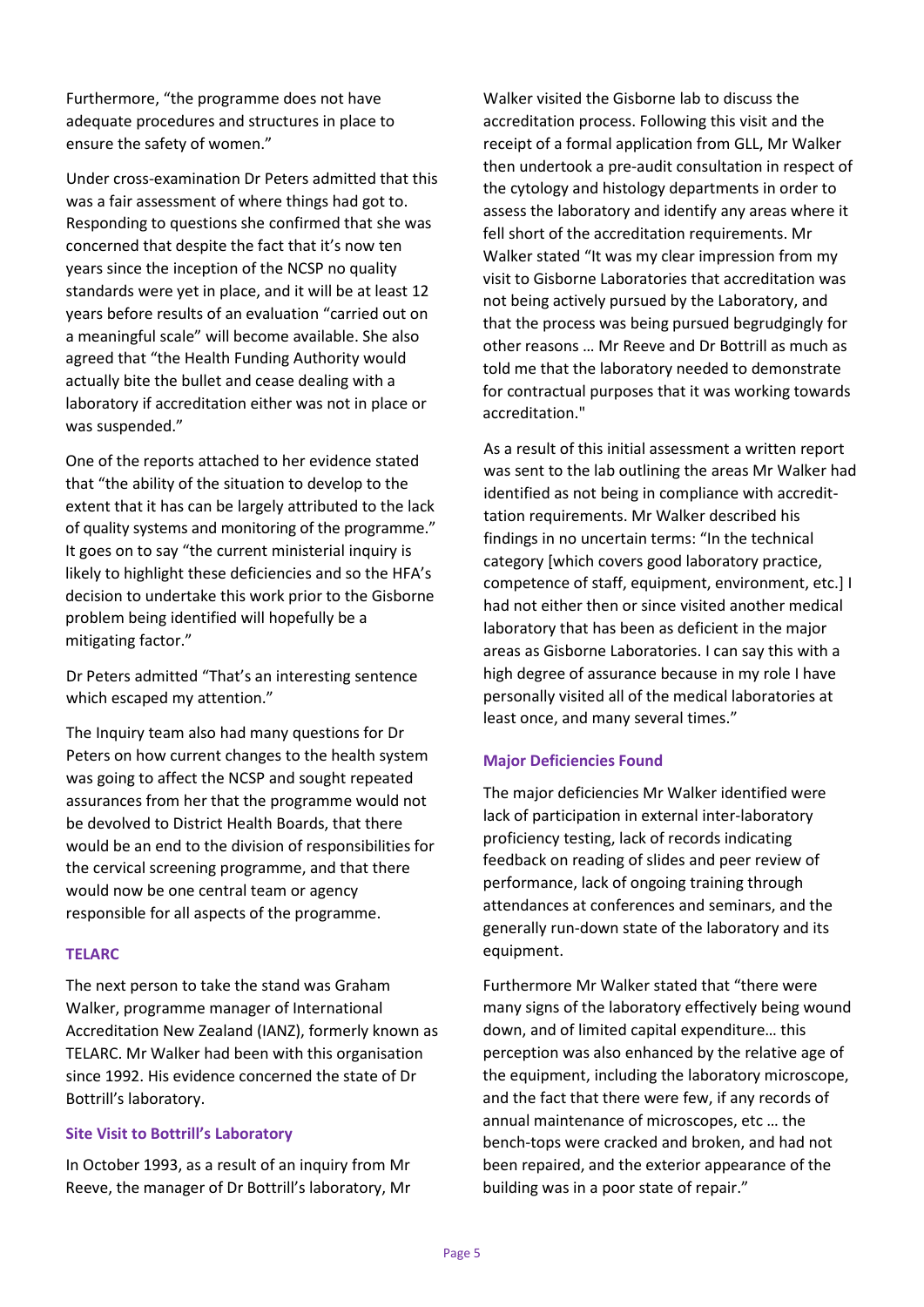In his brief of evidence, Mr Walker said that after sending the report to Gisborne Laboratories there was no response from them and there was no further contact with either Mr Reeve or Dr Bottrill.

"In my professional opinion, I am very confident that accreditation would have ensured that checks were in place that are very likely to have prevented the underreporting on cervical smear readings by Dr Bottrill at Gisborne Laboratories, as the competence and validity of test results would have been audited yearly, with a full audit being carried out every four years."

The remainder of Mr Walker's evidence concerned the position of the Gisborne Hospital laboratory, which despite having been accredited since 1990, he described as having "always been in the borderline category for one or more of its departments," as well as outlining the history of the RHA's draft National Quality and Services Standards for Medical Testing Laboratories, and the impact of government funding constraints on laboratory standards.

Cross-examination of Mr Walker revealed that the Ministry of Health or the RHAs could have phoned the TELARC office at any time to check on the accreditation status of any laboratory, but the details of the results of any TELARC review would not have been made public as the accreditation and reaccreditation processes were confidential. Thus TELARC maintained it was in no position to warn anyone, including the health authorities, of any concerns they might have about a laboratory's standards of work.

As expected, Dr Bottrill's lawyer, Mr Hodson, crossexamined Mr Walker at some length, but failed to get him to change his story or soften any of his criticisms of Dr Bottrill's laboratory made as a result of his visits in 1993 and 1994.

## **Gisborne's Gynaecologist**

The next witness was Dr Diane Van de Mark, a gynaecologist/obstetrician who gained her medical qualifications in the USA and then practised in Boston for nine years, before returning to New Zealand and beginning work at Gisborne Hospital at the end of 1997. In her evidence, Dr Van de Mark described her increasing concern about the "completely unacceptable level of invasive cervical cancer and high-grade cervical intra-epithelial neoplasia (CIN)" she was seeing in her practice.

Despite growing up in Wairoa and then attending Auckland University, Dr Van de Mark was not conversant with the New Zealand health system. As a result, her efforts to access information about the rates of cervical cancer in Gisborne compared to the rest of the country and the types of pre-cancerous lesions, which were very different to what she was used to, were ineffectual and very haphazard. Repeated cross-examination did not result in a clear picture of exactly who Dr Van de Mark had discussed her concerns with.

"I voiced concern to a lot of people. I was asked if I specifically remembered speaking to one, and I don't, but there were opportunities where it could have been discussed… I did discuss it, I remember, with Dr Duncan. I expressed concern on one occasion."

Dr Van de Mark went on to explain: "I was from a completely different system, and that is very important. I was from a different country, where screening was every year – that was one of my concerns: is this a result of having screening only every three years that I'm seeing so very many highgrade lesions and such large high-grade lesions."

## **Lack of Statistical Information**

She tried to get information on the extent of the problem and was amazed at how difficult it was to get statistics. "The Cancer Register would provide information only if I paid for it, charging nearly \$800 per request," she stated. [However, subsequent evidence would reveal that it was the NZ Health Information Service that charges for information, and not the Cancer Register.]

"In August 1998 I was interviewed for the *Gisborne Herald's* Daffodil Day supplement and talked about cervical and uterine cancer in our area… The article evoked several responses from health professionals, both to the newspaper and to me personally. However, the general tenor of the comments was that I was being unnecessarily alarmist and that statistics had not demonstrated a particular problem in our area. It was suggested that my remarks would serve only to make women lose faith in the NCSP. No one proposed that an investigation might be in order to find out if there was a real cause for my concern. No hard questions were asked." So, Dr Van de Mark then began compiling her own statistics. While admitting that she was basing her conclusions on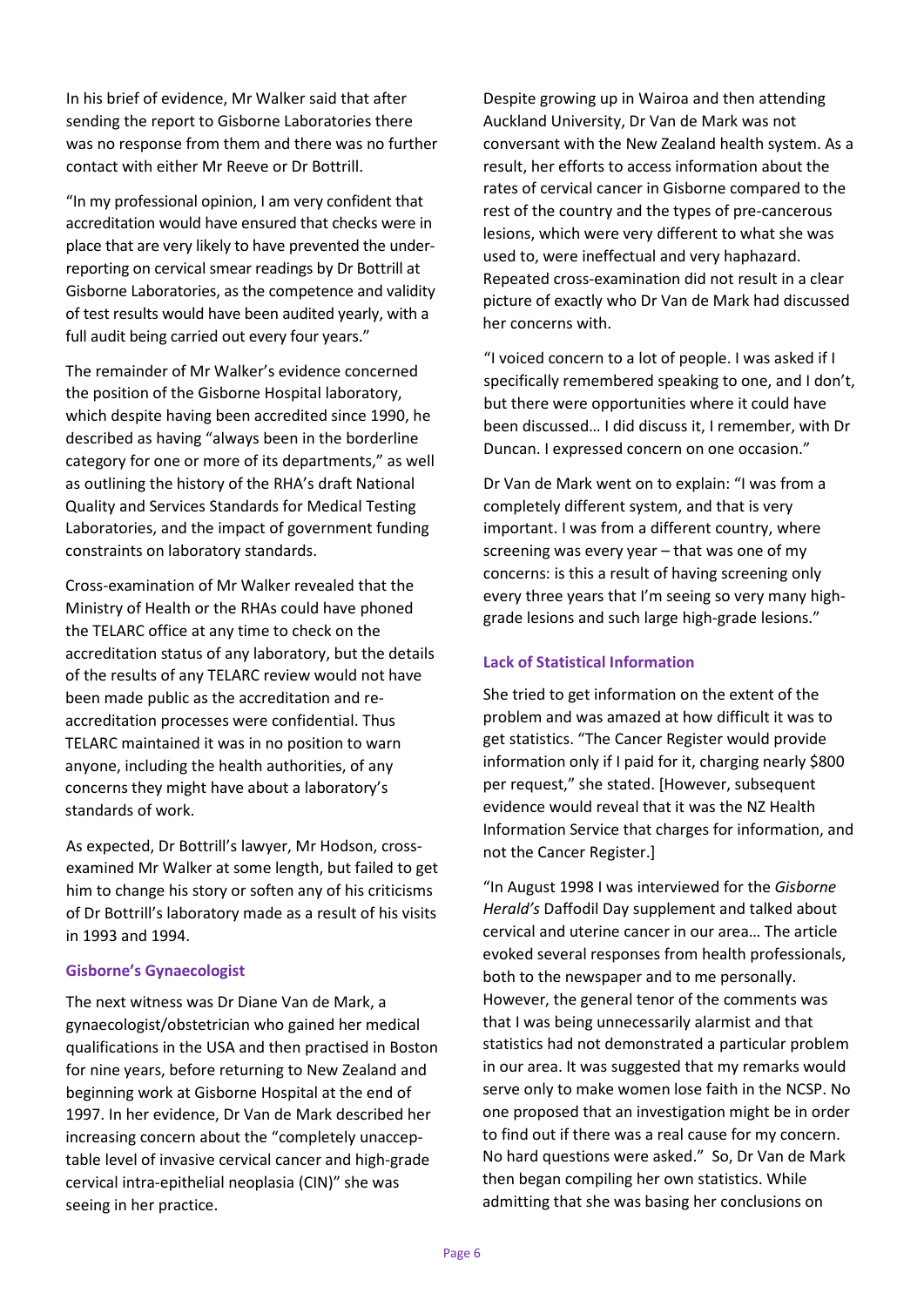small numbers, she believed her "findings were cause for concern, and worthy of investigation."

# **A Challenge**

Dr Van de Mark ended her testimony by saying: "I have seen far too much cervical cancer since I came back to New Zealand. I have also seen the extraordinary courage of women facing up to their diagnosis and treatment, and it has been impossible to remain unmoved. I mourn three beautiful, brave women I knew, who died in Gisborne of their disease. And I challenge all those who can play a part, the politicians, health administrators and clinicians of our country to bring about change so that this sad story is not retold."

# **Gisborne's NCSP Co-ordinator**

Sharon Reid, Gisborne's Cervical Screening Coordinator, testified that she was appointed in 1991 as a data entry operator/systems administrator for the NCSP in Gisborne. When the manager of the regional programme resigned 18 months later, Ms Reid was appointed interim co-ordinator. "The arrangement continued on an informal basis" until 1999 when she left to take up a position with Hutt Valley Health as co-ordinator of Well Women, Māori for the Breast and Cervical Screening Programmes. During her cross-examination, Ms Reid revealed that:

- by the end of 1993 she was the only person employed on the CSP in Tairawhiti,
- this situation continued for many months,
- she received no training to equip her for her new role, and
- she had very little understanding of the vital role of statistical information in auditing or monitoring what was happening in Gisborne.

When her repeated requests for more resources, more funding were ignored, Ms Reid concentrated on enrolling women and seeing that they received follow-up care when they appeared with high-grade smears or cervical cancer.

Her requests for information also got no response. In 1995 in one of her reports she wrote: "Still trying to extract the incidence of and number of deaths from cancer of the cervix for the last three years. Does anyone have them, or where do we get them from." At some point it appears that she ceased trying to get statistical information and focused instead on the

day-to-day operation of the screening programme and follow-up of individual women.

## **Smear Misread**

In 1997 a woman with cervical cancer approached Ms Reid wanting information about her smears, which had been read as normal but should not have been. By this time Ms Reid was also aware of high numbers of women appearing with high-grade smears. In March 1996, Dr Bottrill's laboratory had been sold to Medlab Hamilton, so the women of Gisborne were now having their smears read in Hamilton or Palmerston North laboratories.

However, the significance of these events was lost on Ms Reid. She said: "I had personally hoped that it [the misreading of the woman's smears] was an isolated incident and that if it wasn't then certainly bigger people than me were going to bring it out into the open…I believed that all the different components of the cervical screening programme were doing their jobs…and rightly or wrongly I did nothing about it. That's all I can say. I didn't do anything about it."

# **Kaitiaki Group**

As Ms Reid has also been a member of the national Kaitiaki group since 1998 she was also questioned at some length about the way it worked and why important information about the health of Māori women was proving so difficult to access by everyone including the Inquiry team.

# **Tairawhiti Health Care**

The evidence of Dr Bruce Duncan, Clinical Director of Public Health at Tairawhiti Healthcare Ltd (THL) since 1997, contained an overview of the NCSP in Tairawhiti since it was introduced in 1991, the status of the NCSP register as it related to the Tairawhiti region, and what the THL Public Health Unit did from April 1999 up until the Inquiry.

Over the past year the Public Health Unit has been responsible for administering the Special Circumstances Grant provided by the HFA to deal with the increased demands on the programme, has appointed a special support person for women with misread smears as well as appointing a new screening coordinator – Judy Wilson – to replace Sharon Reid.

Dr Duncan's evidence revealed that the Tairawhiti CSP has the third highest enrolment coverage (95%)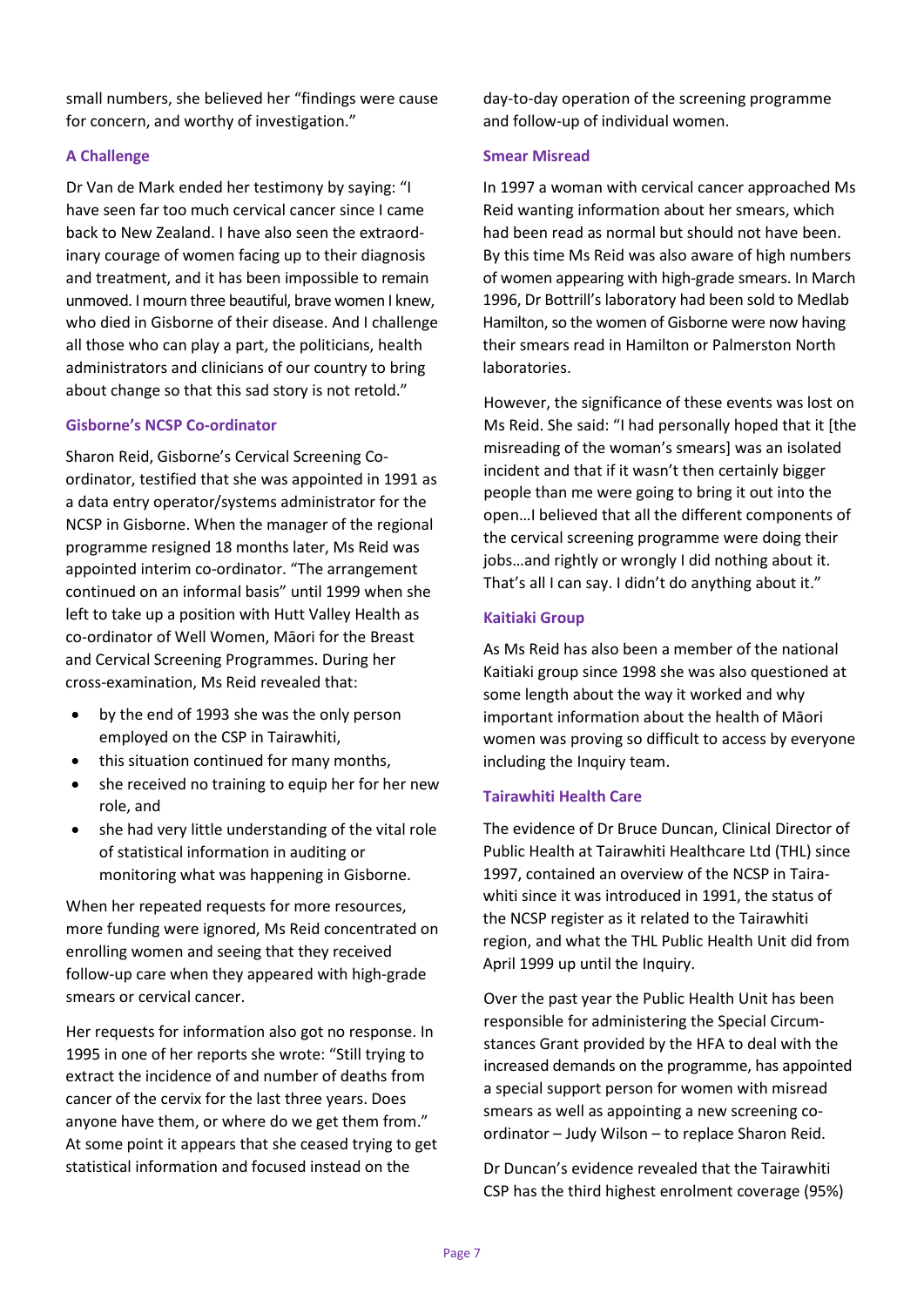of the 14 regional sites with around 11,300 women enrolled from an eligible population of 11,900. The five-year coverage rate (those women who have had a smear within the last five years) is the highest in the country at 89%. The Tairawhiti population is approximately 45% Māori.

Under cross-examination Dr Duncan provided frustratingly vague answers to many of the questions put to him, and resisted any inferences that Tairawhiti Healthcare should have picked up that something was wrong prior to 1999. But he made it very clear that he believed that it was the Ministry of Health's responsibility to audit, monitor and evaluate the NCSP, and it was the NCSP's responsibility to provide the various regions with useful data on cervical cancer rates, etc.

## **Difficulties Accessing Data**

Dr Duncan said he too had problems accessing data and stated that he had asked for an age breakdown of cervical cancer in Tairawhiti and NZ from the NZ Health Information Service and that the analysis cost \$800. He said: "When one is trying to encourage either oneself or other clinicians to do audits, one of the barriers that was identified very early on was getting information and data and not expecting clinicians to be hunting around for it. The mere putting in place of even small hurdles to getting that data put people off doing what could be fairly straight forward audits."

He was asked by Professor Duggan: "Do you not feel a certain level of dissatisfaction with this process whereby you are enrolling women and you don't know how successful enrolment is?" He replied: "I do now."

He was also asked if he believed that responsibility for "other facets of the programme, which on the basis of the information you had received lay with other people, would be effectively carried out by those other persons so therefore you didn't need to turn you mind to them?" Dr Duncan agreed that was a fair comment.

Documents were introduced through Dr Duncan that outlined events during the five years of negotiations between Tairawhiti Healthcare and Dr Bottrill's laboratory about a possible merger or purchase of the private laboratory. Attempts to cross-examine Dr Duncan on this issue proved fruitless due to protests from several of the lawyers that these events

occurred prior to Dr Duncan's appointment and his opinion was not relevant. Thus, attempts to implicate Tairawhiti Healthcare as far as THL knowing about the run-down state of Dr Bottrill's laboratory, the lab's lack of accreditation and the implications this had for the reading of cervical smears were effectively thwarted.

# **NZ Medical Council Witnesses**

Three members of the NZ Medical Council, Dr Tony Baird, Dr Ken Thompson and Georgina Jones, appeared before the Inquiry. Dr Tony Baird's evidence outlined the role of the Medical Council under the 1995 Medical Practitioners Act, the Medical Council's involvement with Dr Bottrill as the result of the complaint laid against him, the maintenance of professional standards under the Act and the proposed changes to the 1995 Act.

Dr Ken Thompson's brief of evidence concerned the events surrounding Dr Bottrill's appearance before the Medical Practitioners Disciplinary Committee (MPDC). As a result of Patient A's ACC claim, the ACC wrote to the MPDC advising that the ACC Medical Misadventure Advisory Committee had found: "That the misdiagnosis/ misreporting of cervical smears is considered to have been due to a failure by [Dr Bottrill] to observe a standard of care and skill that was reasonable in the circumstances and in this case was negligent." On 1 December 1995 Patient A authorised the MPDC to investigate Dr Bottrill. The matter was eventually heard on 20 February 1997 – but under the old 1968 Act as the events occurred before July 1996 when the 1995 Medical Practitioners Act came into effect.

# **MPDC finds Bottrill Guilty**

The MPDC issued a decision on 5 June 1997 stating that they found against Dr Bottrill. "All four slides were under-reported but in particular the reporting of slides B and C was so seriously deficient that Patient One was denied the opportunity and therefore the advantage of earliest treatment. The Committee finds that Dr Bottrill's conduct fell substantially below that expected of a senior consultant pathologist."

Dr Bottrill was found guilty of conduct unbecoming, fined \$400, ordered to pay \$7,910 towards the cost of the inquiry and prohibited from practising for three years. By this time Dr Bottrill had, of course, retired.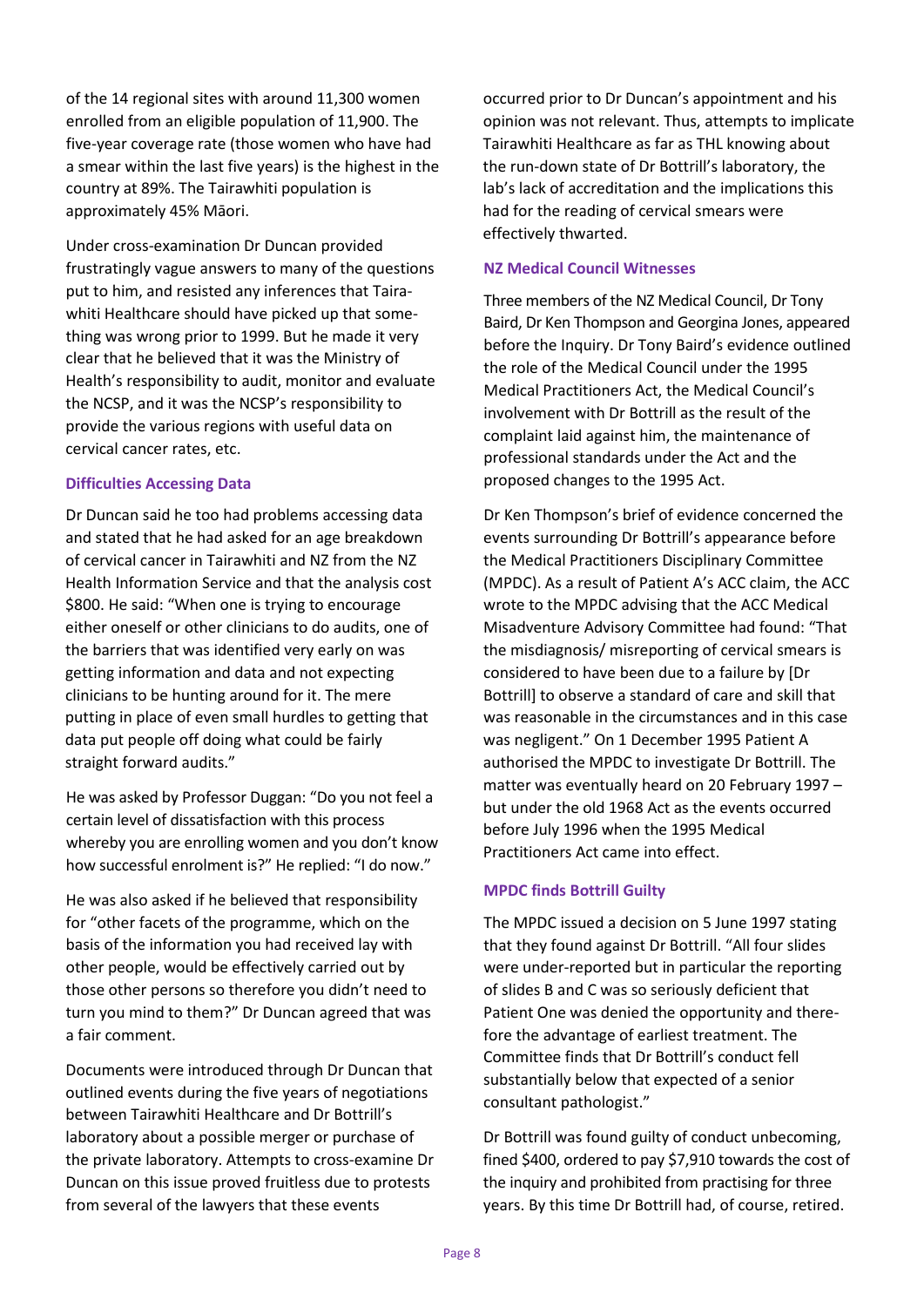## **MPDC's Decision Appealed**

Both Patient A and Dr Bottrill appealed the MPDC decision, but the sentence was upheld by the Medical Council because "there was nothing before the Medical Council to suggest that this case was anything other than a very unfortunate episode involving one patient."

Ailsa Duffy, the Inquiry chairperson, made it very clear during cross-examination of Dr Thompson that "this Inquiry was not about examining the Medical Council's decision" and she opposed all attempts made by the lawyers to approach this issue from various angles.

The Medical Council's final witness was Georgina Jones, Registrar of the Medical Council. In her brief of evidence Ms Jones described the disciplinary process and registration under both the 1968 Medical Practitioners Act and the 1995 Act.

## **The Association of Community Laboratories (ACL)**

Tauranga pathologist, Dr Ian Beer was part-owner of Medlab Bay of Plenty, and had been involved with ACL since 1994, and chairman of ACL since 1999.

In his brief of evidence Dr Beer described ACL as a voluntary association of community laboratories concerned with the developments, practices and interests relevant to community laboratories. All privately owned community laboratories in New Zealand are currently members of ACL, including Dr Bottrill's laboratory which was a member of ACL from 1991 until March 1996 when Dr Bottrill retired.

In 1993 ACL adopted Ethical Rules. One of these rules required that ACL members must be TELARC accredited. Dr Beer stated that ACL firmly believed all of its 14 members had complied with the accreditation requirements of its rules, and it was not until ACL received a copy of Mr Mules' evidence to the Inquiry that "it became apparent to ACL that Gisborne Laboratories Ltd had not complied with ACL's Rules." He went on to say: "ACL can only enforce its ethical rules if it becomes aware of a breach. Because ACL is a voluntary body its only effective remedy is to censure or expel a member for breaching ACL's rules."

# **Introducing Competition between Hospital and Community Labs**

Dr Beer was, of course, extremely critical of Midland's attempts to introduce competition between the CHE laboratories and the private labs. The private labs "had to purchase all their equipment, lease or purchase their premises and pay commercial rates for all their assets. Hospital laboratories could not, at that stage, even identify their actual overhead costs let alone make provision for them," he said.

ACL was also critical of the RHA's focus on reducing laboratory expenditure, and lack of concern about quality issues. "ACL takes exception to Mr Mules' assertion that Midland relied on ACL's ethical rules to ensure community laboratories achieved appropriate quality standards in monitoring at the time they issued Section 51 notices in June 1993. The copy of ACL's ethical rules referred to by Mr Mules was not sent to Midland until September 1995," he maintained.

Dr Beer was highly critical of the HFA's lack of active management of the laboratory contracts, the lack of discussion between the two organisations on use of laboratory services and other issues, the short-term "roll-overs" of contracts due to strategies being reviewed, and the way the HFA aborted new contract negotiations before completion because of changes in its organisation.

## **ACL Resorts to Litigation**

As a result of all this "laboratories have had no other option but to pursue litigation in some instances to ensure HFA's contractual obligations are met," he said.

Cross-examination of Dr Beer revealed that although the attempt to pursue litigation failed, a High Court settlement conference took place in April 2000 which resulted in the HFA agreeing to increase the price of a cervical cytology test by 40% to \$21. "I guess we have to thank this Inquiry for the offer we received." he said.

Under cross-examination Dr Beer described the RHA as taking "a very commercial approach" with the 1996 laboratory contracts in an attempt to implement an efficient pricing system "The laboratories were being asked to open their books to the one and only funding agency," Dr Beer explained and ACL took exception to that because "it's not appropriate for the funding agency to be that intrusive in the business operation of a sovereign laboratory." Given that Dr Beer's own brief of evidence stated that 96% of the community laboratories' revenue comes from the HFA, it could be argued that the HFA had a reasonably strong case.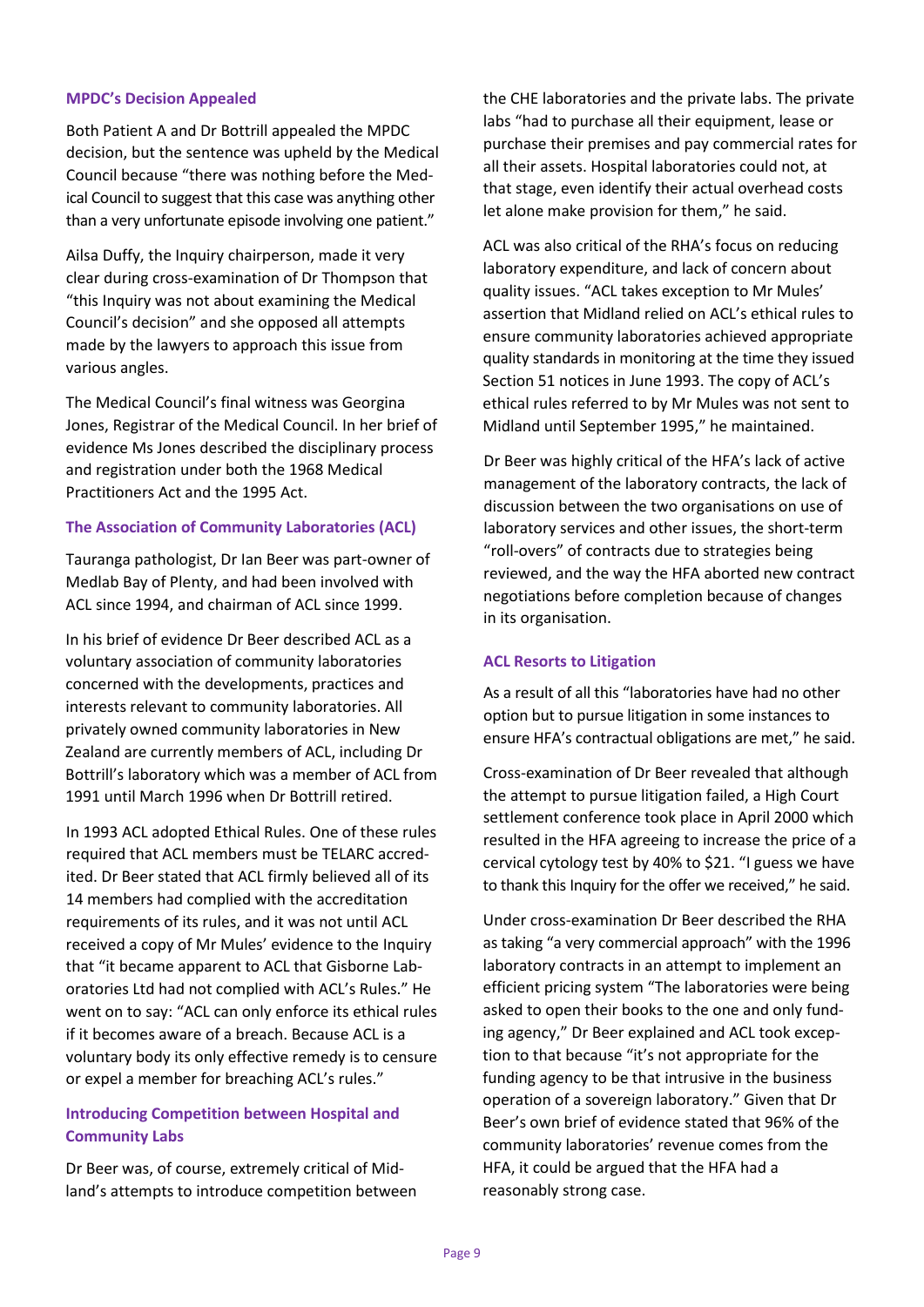Cross-examination of Dr Beer by Dr Bottrill's lawyer drew attention to the fact that when ACL's ethical rules were introduced in 1993 only half of the community laboratories were TELARC accredited, and to the shortage of cytoscreeners.

## **Evidence of the Royal College of Pathologists**

The College of Pathologists of Australasia were represented by Dr Andrew Tie, New Zealand Vice President, Professor David Davies, President of the College and Dr Deborah Graves, the College's Chief Executive. A detailed description of the role of the College, training and examinations, professional development and practice standards for pathologists, general issues in relation to cervical cytology in NZ, legislative requirements, as well as an outline of the College's involvement with events in Gisborne up to the setting up of the Cervical Screening Inquiry, were provided.

The College was anxious to point out that the letter they received from Mr Grieve, Patient A's lawyer, in March 1999 was the first formal correspondence the College received about the situation in Gisborne and they strenuously denied forwarding a copy of this letter to Dr Bottrill's lawyer.

During Mr Grieve's cross-examination of Dr Tie it was revealed that:

- Dr Tie and both Drs Teague and Bethwaite "are associated with Medlab Wellington";
- Both Drs Teague and Bethwaite gave evidence for Dr Bottrill at his High Court trial;
- Dr Teague later gave evidence "for the other side" during Dr Bottrill's subsequent Medical Council disciplinary hearing;
- The College's reply to the letter from Mr Grieve and later response to the idea of a reread of Dr Bottrill's slides were based upon the views of these three Medlab Wellington pathologists;
- Drs Tie and Teague had taken the view that a rereading of Dr Bottrill's slides was not warranted and Dr Tie had stated this view very strongly in his column in the College newsletter;
- This series of events was not seen by Dr Tie to involve a conflict of interest at any point for any of the three pathologists involved.

Dr Tie stated that the College of Pathologists is concerned about the lack of a working liaison with some Government agencies including the Health Funding Authority and it believes it has not been consulted

sufficiently by such agencies prior to decisions being made. Dr Tie also maintained that he and Drs Teague and Bethwaite were not aware of the fact "there was a very high incidence of cervical cancer in the Gisborne region going back to the mid to late 80s," and he defended the College's position in arguing that Dr Bottrill's error rate for false negatives was within the normal range and a re-reading of slides was completely unwarranted.

"The College's standpoint on the matter … was a reasonable one," he said and referred to the fact that Dr McGoogan [the Scottish pathologist who appeared before the Inquiry in May] also "felt that this was not the way to deal with such an inquiry."

The unavailability of statistical information has become a major theme at the Inquiry, and this came up repeatedly during the cross-examination of Dr Tie. However, Dr Tie confessed that he has "never been fond of statistics." Professor Duggan commented: "It's of interest to me that you are the second pathologist to sit in that chair and say you don't know anything about statistics."

Dr Davies then briefly took the stand and much of his cross-examination concerned Dr Bottrill's training as both men had trained as pathologists in England at the same time.

## **Dr Clinton Teague**

The vast majority of Dr Clinton Teague's evidence concerned his 13-year involvement in a range of committees and working parties on cervical screening. This included "details of the remuneration or lack of it in the various positions [he] held." At the beginning of his evidence, he expressed very strong criticisms of the Ministry of Health: "My own dedication was to achieve a successful programme and to save women from cancer. Frankly I would have done all I did whether I was paid or not … But the Ministry at times appeared to both exploit the goodwill of all of us, and then often disregard what we tried to achieve or alter it without consultation."

At the end of his evidence, Dr Teague described the contact he had with Dr Bottrill in 1995: "I received a letter from Dr Bottrill dated 7 July 1995 requesting his laboratory statistics … I handed this request on to the Cervical Screening Programme for action. When the information was not forthcoming after many months I phoned again and was told that actioning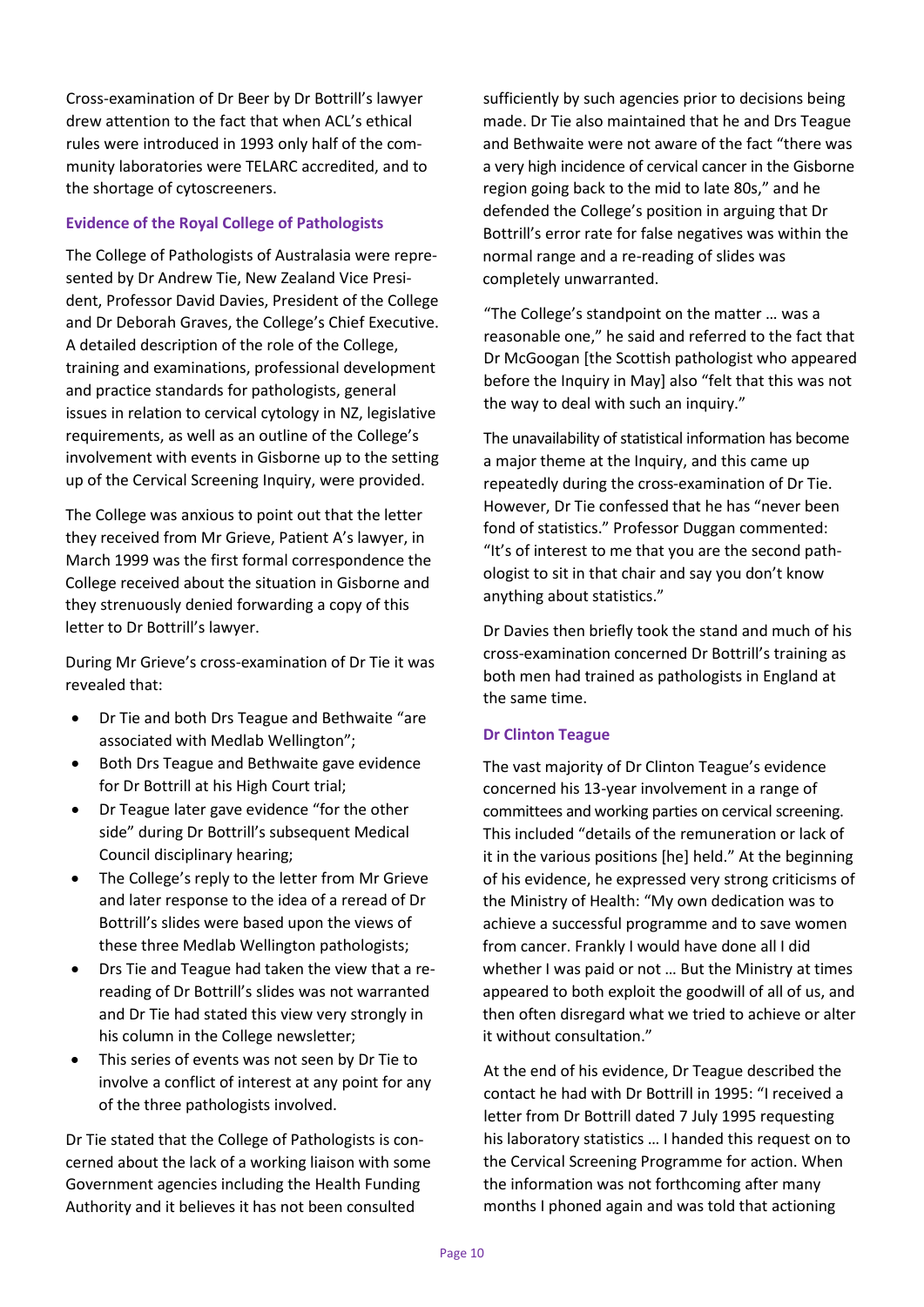this request would delay work on data for the whole programme." It would be two years before he received these statistics.

"On the 10<sup>th</sup> July 1995 I received ten cervical smears from Dr Bottrill for review. These included four slides of a case in which there was medico-legal interest. I co-ordinated that review according to the protocol and the results of that review were sent to Dr Bottrill on the 14<sup>th</sup> August 1995."

Dr Teague then describes giving evidence for the complainant [Patient A] at a Medical Disciplinary hearing in February 1997 and giving evidence for Bottrill at a High Court hearing in March 1999. In July 1997 he finally received a copy of Gisborne Laboratories' reporting statistics. Dr Teague goes on to say: "In subsequent discussion with Dr Bottrill's counsel I indicated that I did not believe that these figures were indicative of systematic under-reporting as the percentages of abnormals fell well within the ranges reported by community laboratories."

## **Misread Smears**

Dr Teague then described being contacted in 1998 by a general practitioner with concerns about two of her patients with possible misread smears by the Gisborne Laboratory. He urged the GP "to bring a complaint if she had concerns." He then contacted the Clinical Director of Hamilton laboratories to check it out and phoned "Dr Bottrill's counsel to inform them of this as it seemed to me that this information could be relevant to the case."

Cross-examination of Dr Teague continued over nearly three days. Dr Teague was another Inquiry witness who gave careful responses to questions that were often guarded, defensive and frustratingly vague. While he was now willing to acknowledge that there was under-reporting of cervical smears in Gisborne over the period 1990–96, he refused to agree that the level of under-reporting was unacceptable. "I would concur with Dr McGoogan that at present the degree of unacceptability, shall we say, requires further evaluation," he said.

Mr Grieve spent much time cross-examining Dr Teague on his part in the setting up of the NCSP, the development of laboratory standards, and on the issue "of how the pathology community was going to deal with issues relating to competence of one or more of their numbers."

## **Failure of Internal Morality**

Mr Grieve put it to Dr Teague that "there has been in this case a failure of the pathology community…and a failure of internal morality too, in the sense that when information relating to Dr Bottrill's competence became known to them, they failed to act appropriately, in particular failed to put the needs of the patients first, above the interests of colleagues." He questioned Dr Teague extensively about his actions after he received ten slides in July 1995 from Dr Bottrill for review which included the four from Patient A, and after he received the results of the cytology review panel. Dr Teague was extremely reluctant to admit to having looked at the slides himself or to having formed an opinion about them. Throughout two days of cross-examination he refused all attempts to make him responsible in any way for not taking action to alert health authorities that there may be a problem with the reading of cervical smears in Gisborne. In response to the question "Did you have any concerns about the health and safety of the women whose smears were being read by Dr Bottrill?" Dr Teague replied: "If I had, sir, I would have done something about it."

# **Gisborne GP Contacts Dr Teague**

Mr Grieve's cross-examination then turned to the issue of what happened as a result of the phone call in 1998 that Dr Teague received from the Gisborne GP, whose patient was dying from cervical cancer after having several of her smears misread by Dr Bottrill. Dr Teague denied advising the GP against making a complaint (a filenote of this conversation was recorded by the GP in Patient 9's notes and is part of the latter's brief of evidence to the Inquiry).

Dr Teague also justified his call to the Hamilton laboratory as his need to confirm whether there had been further misreads by Dr Bottrill (a lab staff member described the slides as "malignant as hell"). As for as the reason for his call to Dr Bottrill's lawyer – "because I thought that it was important that they should know," he said.

Mr Grieve then cross-examined Dr Teague about his response to the letter Mr Grieve wrote to the College in April 1999 and his lack of support for a re-read of Dr Bottrill's smears.

Cross-examination on these issues continued until Ailsa Duffy finally called a halt to it. The focus then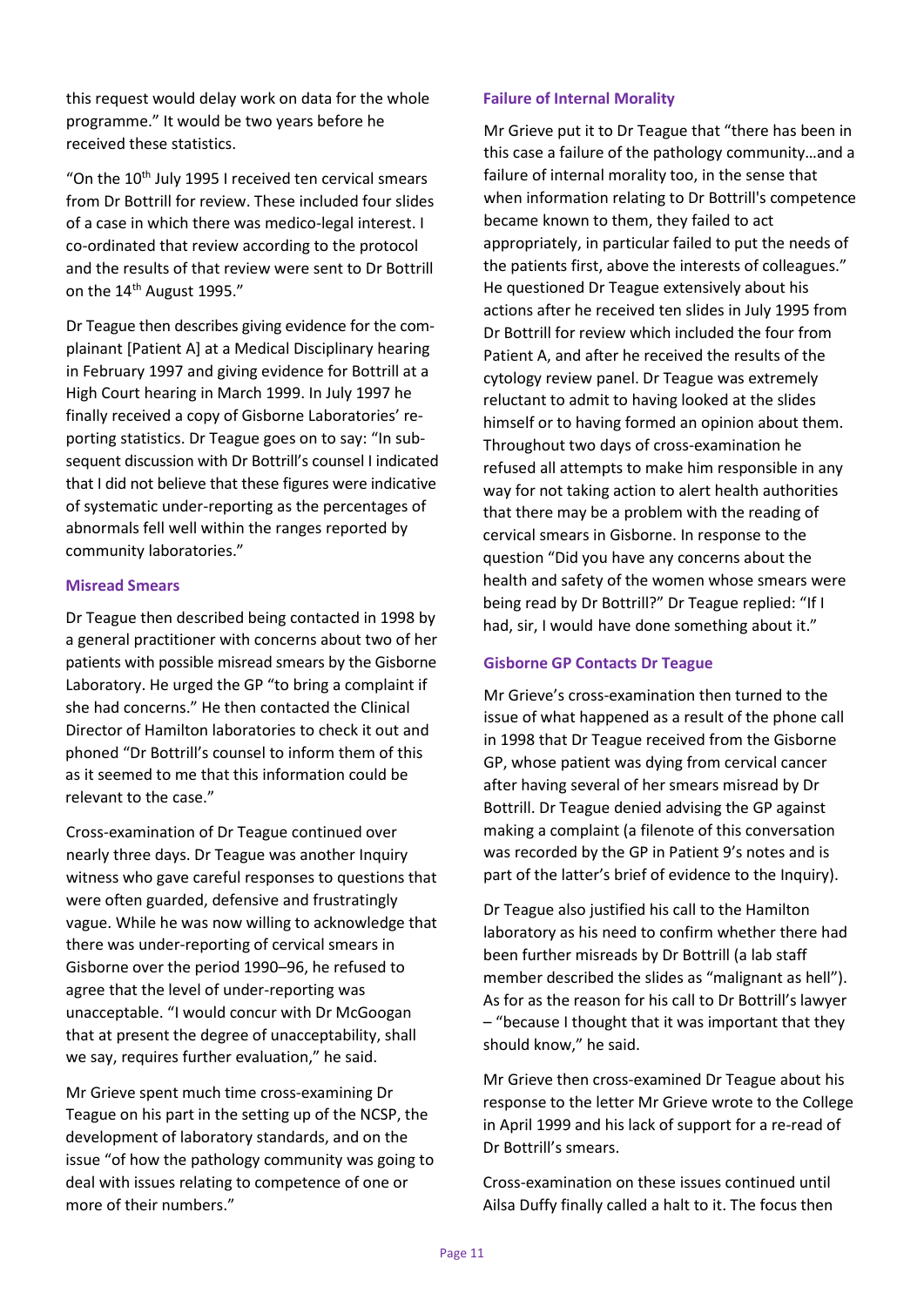turned to the adequacy of the NCSP's three statistical reports and whether they could have been used to indicate under-reporting of cervical smears. Once again these reports were described as inadequate, and yet again the point was made that if it hadn't been for the Court case the problems with underreporting of smears in Gisborne "might not have come to light."

## **Familiar Themes**

Further questioning confirmed earlier testimony regarding:

- the adverse impact that the health reforms had on the NCSP and the huge problems that resulted when the NCSP was devolved to 14 different Area Health Boards;
- the importance of incorporating histology onto the NCSP register;
- the delay in all laboratories getting TELARC accreditation;
- the Ministry of Health's role in and responsibility for what happened during the setting up of NCSP;
- the lack of auditing and monitoring of the NCSP.

After three days cross-examination of Dr Teague was finally concluded.

# **Dr Ron Jones Gynaecologist**

He was followed by Dr Ron Jones, a National Women's Hospital gynaecologist who had been engaged by the HFA to provide follow-up care to the Gisborne women. His evidence concerned interim results of his findings following colposcopic assessments of the women. Towards the end of his evidence Mr Jones made the following comments:

"For some years a number of us have promoted the importance of establishing a mandatory prospective audit … of cases of cervical cancer. This would involve:

- 1. Establishing whether women presenting with cervical cancer have previously had cervical smears according to the National Guidelines (i.e. whether there has been a failure of the NCSP).
- 2. Whether there has been a failure in the process of interpreting the cervical smear (as is alleged to have occurred in this case).
- 3. Whether there has been a failure to properly manage the known cytological abnormality (i.e. failure of colposcopy, histopathology, surgery, etc.).

If such a process had been in place, this Inquiry would not be taking place," he said.

The addendum to Dr Jones' evidence was a very emotional document. In it he launched a stinging attack on those he saw as responsible for the events which have led to the current Inquiry.

"The majority of individuals appearing before this Inquiry have never experienced direct contact with women with cervical cancer, and in this group I include Public Health professionals, MOH/HFA personnel and those working in or associated with laboratories. Those of us who deal with real women with cancer, understandably have different perspectives and a more emotional approach to the gross failure of the government sponsored screening programme in Gisborne. There is a world of difference between sitting behind a computer screen tinkering with cancer data or sitting on an ethics committee with a cup of tea, to actually facing a woman with cancer. I have a sense of déjà vu as I sit here today. A number of us are for the second time in little over a decade involved in a major cervical cancer inquiry."

Under cross-examination Dr Jones was asked if the colposcopies he had undertaken as a result of the Health Funding Authority investigation into the Tairawhiti region support the re-reading exercise carried out in Sydney. "Very much so," Mr Jones responded. "There are a number of women who had persistent high-grade abnormalities which had persisted from the time they were taken in Gisborne originally and which were confirmed as part of the reread exercise, which were still present at the time we did the colposcopic examination – it was 17%. More importantly still, there were a number of women with invasive cancer who were detected as a result of the re-reading exercise. Now these were women without clinical symptoms, so these women have had their cancer diagnosed at a much earlier stage and they are important beneficiaries of this inquiry."

Under cross-examination Dr Jones revealed that he was highly critical of the stance taken by the College of Pathologists in not supporting a re-read of the slides from Bottrill's lab. "It is a cause for concern because … had the Health Funding Authority not created a committee to investigate, and relied on the advice of the College, then it is theoretically possible that this investigation might not be taking place," he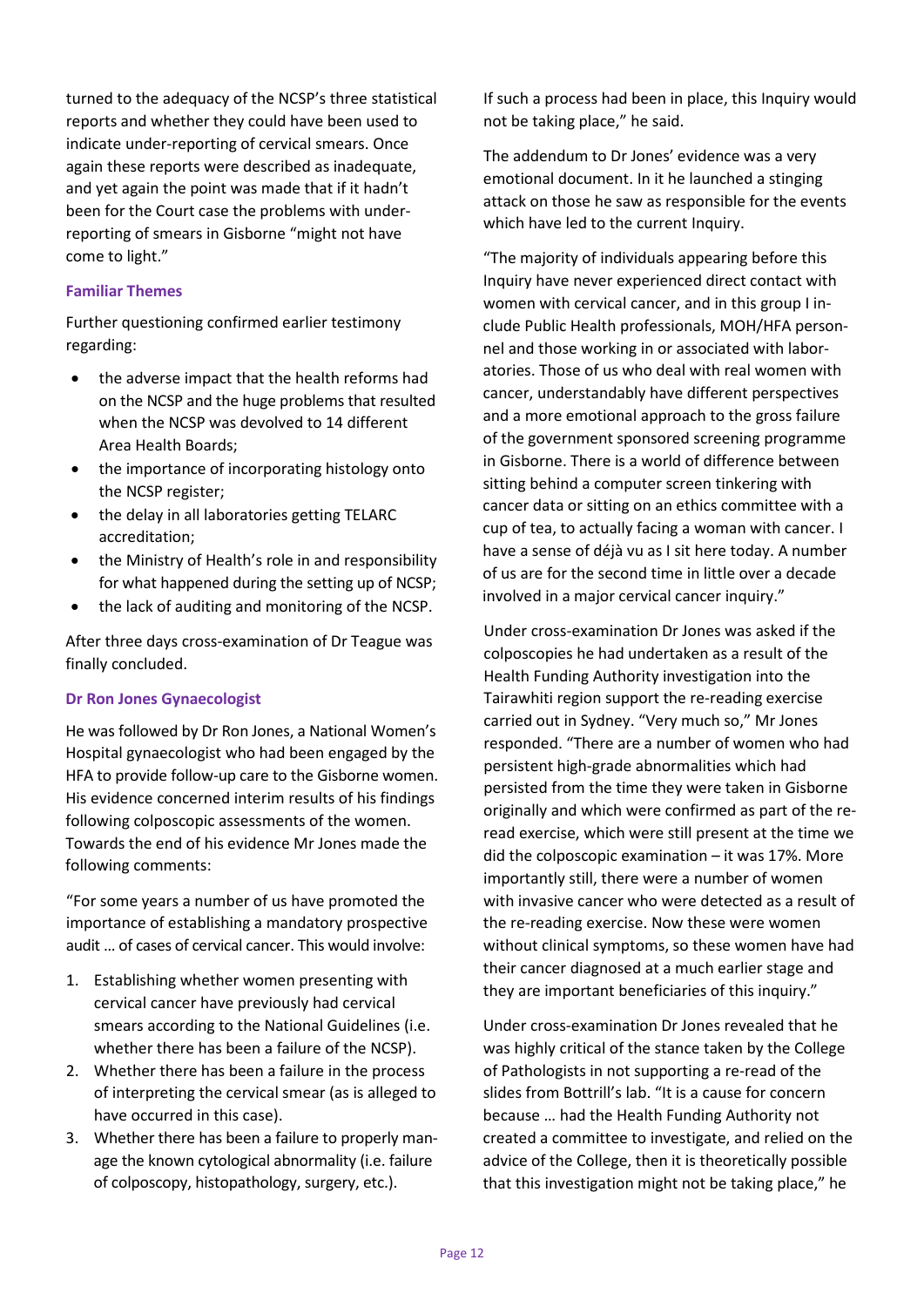said. The College's lawyer made several unsuccessful attempts to get him to soften his stance, but the constant revisiting of Dr Jones' opinion of Mr Tie's article in the College newsletter served only to reinforce the criticism.

Dr Annabelle Farnsworth – Director of Cytopathology at Douglass Hanly Moir (DHM) Pathology, the large privately owned laboratory in Sydney which re-read approximately 23,000 slides from Dr Bottrill's laboratory – was next to appear before the Inquiry team. Her evidence described how DHM was approached to undertake the re-screening exercise, detailed exactly how this was done and how it compared with the regular cervical screening work of the laboratory, and outlined the results of the re-read.

## **Just Testing?**

Dr Farnsworth reported that when the first trial box of 100 slides were sent over from New Zealand to test out the logistics of the process they found a high number of high-grade smears. "Initially I thought it was possibly a test to see whether we were competent at cytology and I rang Jim Du Rose [from the HFA] to let him know that we had found some highgrade lesions," she said. "We continued to find abnormalities at a rate that was quite unusual… the obviousness of the abnormal material on the abnormal slides and the actual appearances of the cells astounded us. These appearances continued throughout the whole re-reading exercise. We had not anticipated any of this."

The laboratory continued its re-screening exercise, aware of the high rates of high-grades, inconclusives and low-grades that were being reported, but deliberately blind as to the how this correlated with the original reading of the smears. Nor did they know what the incidence of cervical cancer in the Gisborne area was during the re-read. "At no time did we change our procedures but rather kept processing the slides by the original protocol and reading them as per our normal cytological criteria," Dr Farnsworth said.

"The abnormalities that were detected were not difficult to find. They were not found as a result of extensive searching but rather were very apparent. There are no new cytological criteria that were used that would not have been available in New Zealand in 1991 – 1996," she reported. The laboratory later

learned that their reportage of high-grade smears was five times the rate that Dr Bottrill had reported.

## **For the Women of Gisborne**

Under cross-examination Dr Farnsworth emphasised that the original purpose of the re-read was for the women of Gisborne. The exercise was not undertaken as a scientific study nor was it known that there would be a Ministerial Inquiry when they began the re-reading exercise.

Dr Farnsworth was questioned at length about the correlation between the large numbers of high-grade smears and the results of subsequent colposcopic examinations of the women concerned. The expectation that the large numbers of high-grades would result in an avalanche of women presenting with highgrade lesions at colposcopy did not eventuate. This was because many of the women had already found their way into the system, had received adequate follow-up care either in Gisborne or elsewhere, while many others experienced a natural regression of the lesion. Dr Farnsworth referred at this point to the largest study of the biological progression/ regression of such pre-cancerous lesions – "the original New Zealand experiment" – and said that the events in Gisborne have now unfortunately provided another such scientific study.

# **Lack of Statistical Information**

Dr Farnsworth also described her concern and frustration at not being able to obtain information on the incidence of cervical cancer in the Gisborne region, as she believed that this "would be a logical explanation as to why we were seeing this rate of high-grade smears." She finally received the information she wanted in June 2000. However, such a delay did not really surprise her. "It is not unique to New Zealand, I can promise you," she said.

Dr Farnsworth outlined a number of reasons why there might be a high incidence of cervical cancer in Gisborne including a lack of screening, poor smears being taken, a lack of follow-up for abnormal smears, none of which appeared to apply to Gisborne. The only other possibility was that the smears were being misread.

Despite the high rate of Gisborne women who had had smears Dr Farnsworth described them as an unscreened population "where you had essentially a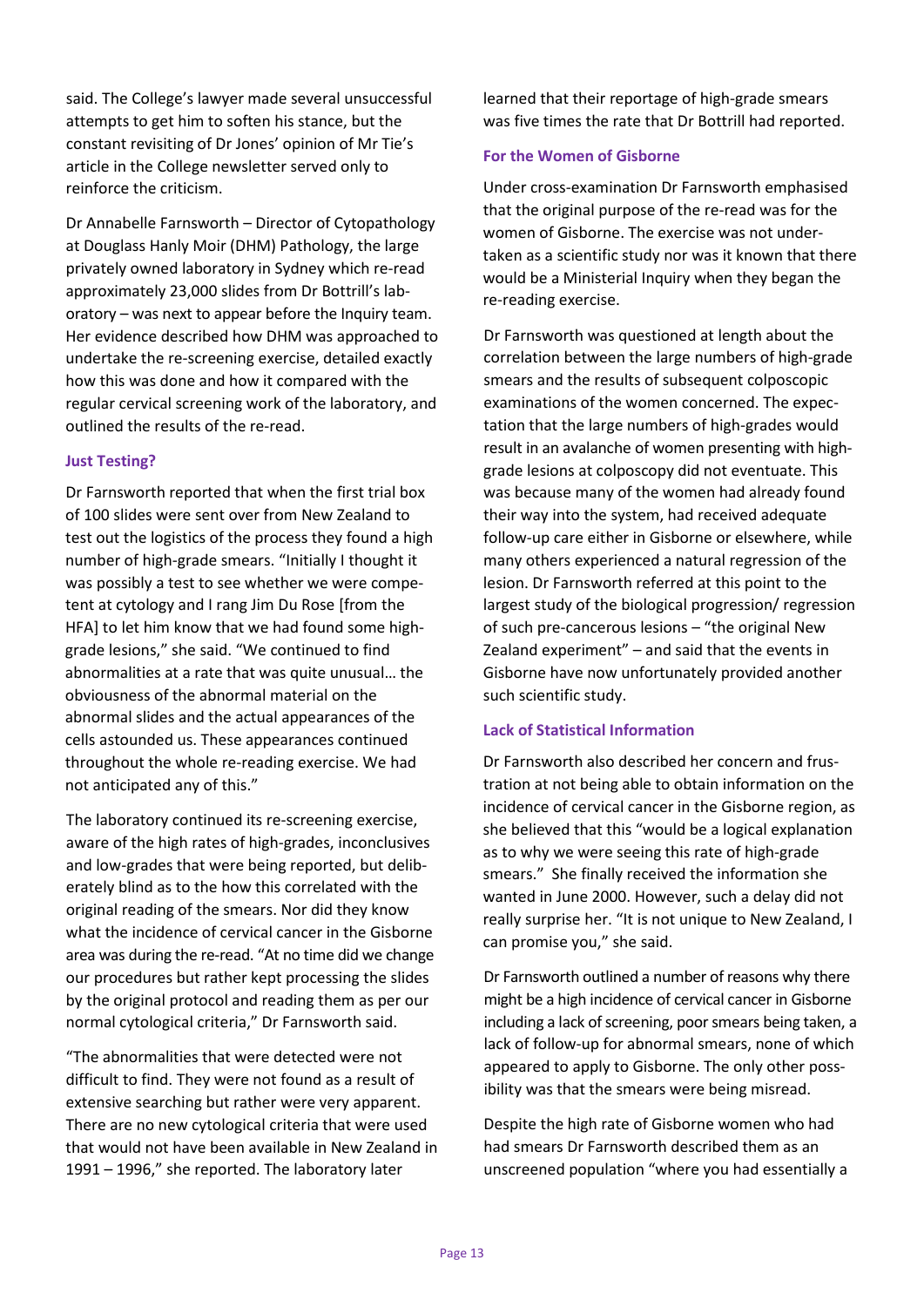group of women who had developed the disease much more in its original form."

## **The Slide Cover-slips**

Questioned about the state of the slides, Dr Farnsworth described them as beautifully stained, which made them easy to read. However, she said that 50% of them had to be recover-slipped as the existing cover-slips only covered approximately 75% of the material. A further five to ten had the cover-slips on the wrong side of the slide.

One of the other results of the Sydney re-read was that the figures revealed that Dr Bottrill, as well as having a high false negative rate, also had a low false positive rate. Such a low false positive rate increased the likelihood that Dr Bottrill was under-reporting. Dr Farnsworth said that if "one saw a very low false positive rate in association with a high false negative rate, one would be very concerned for that screening population."

## **Dr Wain**

Dr Gerard Wain, Director of Gynaecology Oncology at Westmead Hospital in Sydney followed Dr Farnsworth. Dr Wain's evidence concerned the review of the medical files and records of nine patients that he had been asked to do, as well as describing the introducetion of cervical screening in Australia, particularly in relation to the implementation of quality standards for laboratories.

Dr Wain's evidence confirmed what Dr Farnsworth had said in relation to the Gisborne women. These women had not been effectively screened at all. He described the level of under-reporting as "extreme… completely unacceptable… as bad as it gets."

Cross-examination of Dr Wain was focused on his assessment of the patient files and what this meant for the women of Gisborne and the NCSP, as well as on events in Australia during the establishment of Australia's screening programme and how this compared with New Zealand.

## **James DuRose**

Jim DuRose, Quality Improvement & Audit Coordinator for the Health Funding Authority appeared next. He had the responsibility for the management of the HFA's "Review of Cervical Cytology practice in NZ Community Laboratories 1990 –99" and his evidence detailed the process undertaken during the review and the results of that review, which took place during August 1999 – May 2000.

Part of the review process involved sending out a questionnaire to the 17 community laboratories and having the responses independently assessed by five pathologists from NZ and three from overseas. An Evaluation Panel was then convened by the HFA to consider the following:

- the questionnaire assessment profiles compiled from comments from the eight assessors;
- the analysis of abnormality reporting rates for 1991 – 1999;
- the histology/cytology correlation analysis completed from the Register for 1996 – 98;
- age adjusted rates for incidence of cervical cancer 1990 – 1995.

A decision was made by the Evaluation Panel to obtain further clarification from six laboratories – three with respect to current practice and three with respect to past practice – as their rates of reporting of abnormalities were outside the benchmarks set by the Panel. Further investigations revealed that coding errors had occurred in three of the laboratories and changes in reporting practices in another. As result of their investigations, the Evaluation Panel, as well as the Advisory Group that was set up in March 2000, came to the conclusion that "based on the available evidence, there are no major concerns with respect to any laboratory's practice."

The final report of the HFA review confirmed that there were no major concerns with respect to the health and wellbeing of women, and that current practices in cervical cytology match up reasonably well with the NCSP's draft policy and quality standards.

# **Results of Lab Questionnaire**

The key results from the questionnaire sent out to the community laboratories included the following information:

- all laboratories had screener(s) in place and there was no indication of any pathologist routinely performing primary screening;
- all have been using some form of rescreening since 1992 and all attempt to feedback to screeners identified errors on individual cases;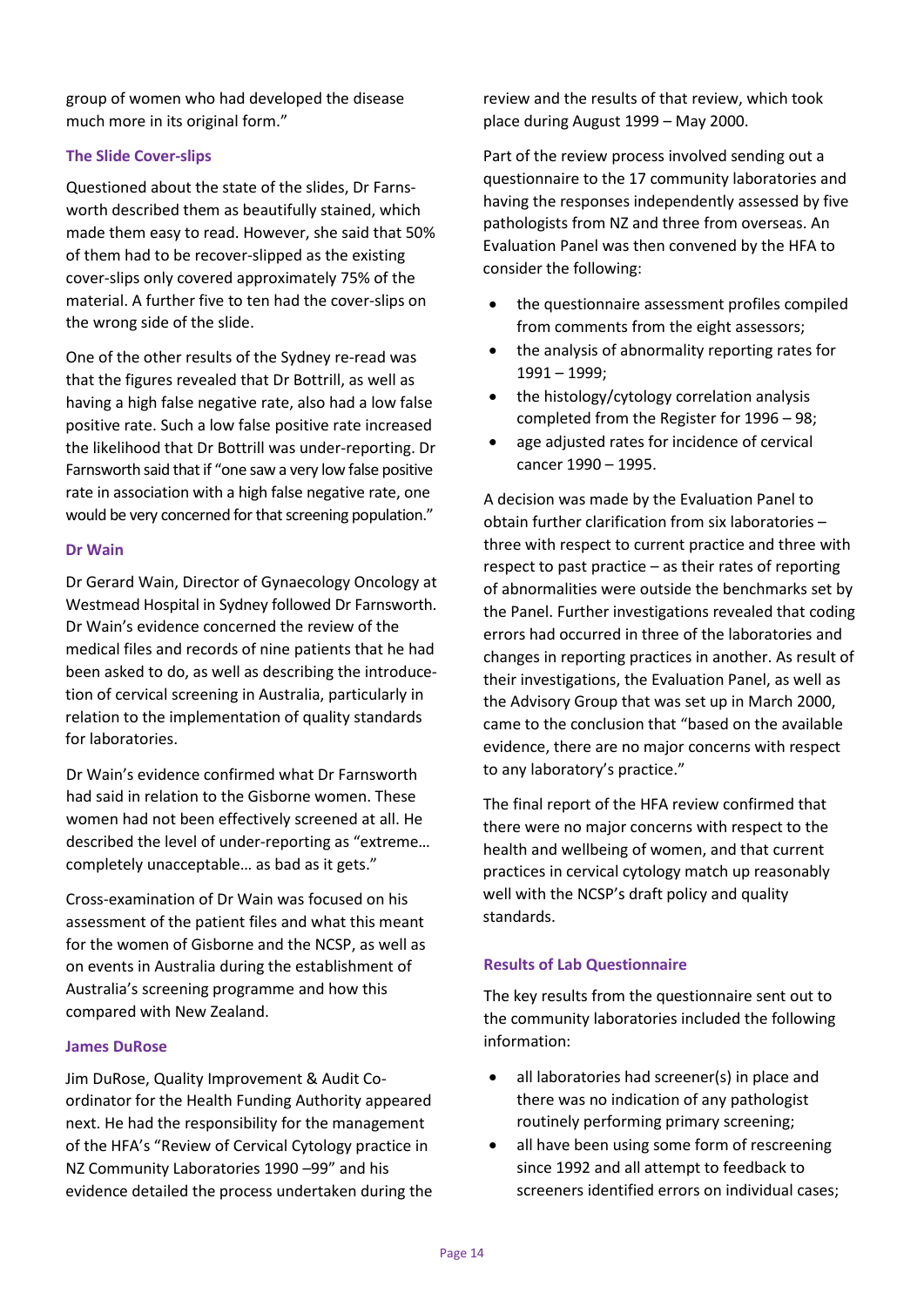- as of 1999 all but one laboratory was undertaking 100% rapid review rescreening for internal quality control
- the pathologists in all laboratories are reviewing the majority of abnormal smears;
- all laboratories have been TELARC accredited since 1995 and have participated in the Royal College of Pathologists of Australasia Cytology Quality Control Programme since 1995.

Mr DuRose was cross-examined at length on the assessment of the laboratories, particularly the six whose identities were kept secret throughout the course of the Inquiry, but were subsequently revealed on the front page of the *New Zealand Herald* on the 2<sup>nd</sup> of October. The ongoing monitoring and audit of these six laboratories was of consider-able concern to the Inquiry team. Mr DuRose seemed to find it extraordinarily difficult to give precise or definitive answers to the questions he was asked, which resulted in the same questions being asked repeatedly by various lawyers and the Inquiry team, and many areas of concern were revisited over and over again.

One issue that concerned the Inquiry was ascertaining what safeguards the HFA put in place to "keep a watching brief on laboratories to ensure they're not under-reporting" while the standards for laboratories were still regarded as interim standards and not yet fully implemented. But Mr DuRose was unable to reassure the Inquiry team.

## **Professor David Skegg**

During Professor Skegg's second appearance at the Inquiry he explained his failure to get approval from the Tairawhiti Ethics Committee to his review of the screening histories of the Gisborne women who had developed cervical cancer since 1990. The ethics committee had insisted that the consent of the women concerned would be required to access information from the National Cervical Screening Register and to access their personal medical records. Given that some of the women had died and others may be difficult to trace, this essentially made it impossible to undertake a full review or complete it in time for the results to be of use to the Inquiry. The ethics committee also expressed concern that neither of the two investigators was based in Gisborne!

During cross-examination, Professor Skegg stated that in his opinion ethics committees often failed to look at the costs of not doing research. "I doubt whether the committees have considered the likelihood that at least ten women a year will die because we are not doing this evaluation," he said, referring to both his review and the planned evaluation of the whole programme.

He explained that even the parts of the 1997 NCSP evaluation plan that the Ministry had finally agreed to, had not happened due to the fact that eight months after submitting the proposal to the Otago ethics committee approval had yet to be granted.

"I believe that the continued failure to monitor adequately the quality of the NCSP is entirely unacceptable," he stated. "It seems unethical to exhort apparently healthy people to undergo medical procedures, when adequate steps cannot be taken to monitor the quality of the process or the outcomes achieved."

Given his criticisms of ethics committees in general and of the decision made on his study by the Tairawhiti ethics committee in particular, Professor Skegg was cross-examined at some length by the latter's lawyer. He convincingly rebutted all attempts to cast doubt on his testimony.

During other cross-examination, Professor Skegg stated that while he now believed his review was not necessary to provide an answer to the first term of reference regarding whether there was an unacceptable level of under-reporting of smears by Dr Bottrill, "because the situation really is worse that I had anticipated," he believed that the information to be gained from such a study was still desirable because the level of under-reporting may in fact result from factors other than Dr Bottrill's errors. He went on to comment that "if the Sydney re-read is taken at face value it would have to raise concerns about every laboratory in New Zealand."

## **Reservations on DuRose Survey**

Professor Skegg also expressed grave reservations about the validity of Mr DuRose's evidence. The survey of the laboratories "appears to have been planned on the run … I don't believe there was a protocol developed in advance and I noted Mr DuRose's comment that it had to be done almost in an atmosphere of secrecy."

"I was not comforted by Mr DuRose's evidence to the extent that we could deduce that what has happened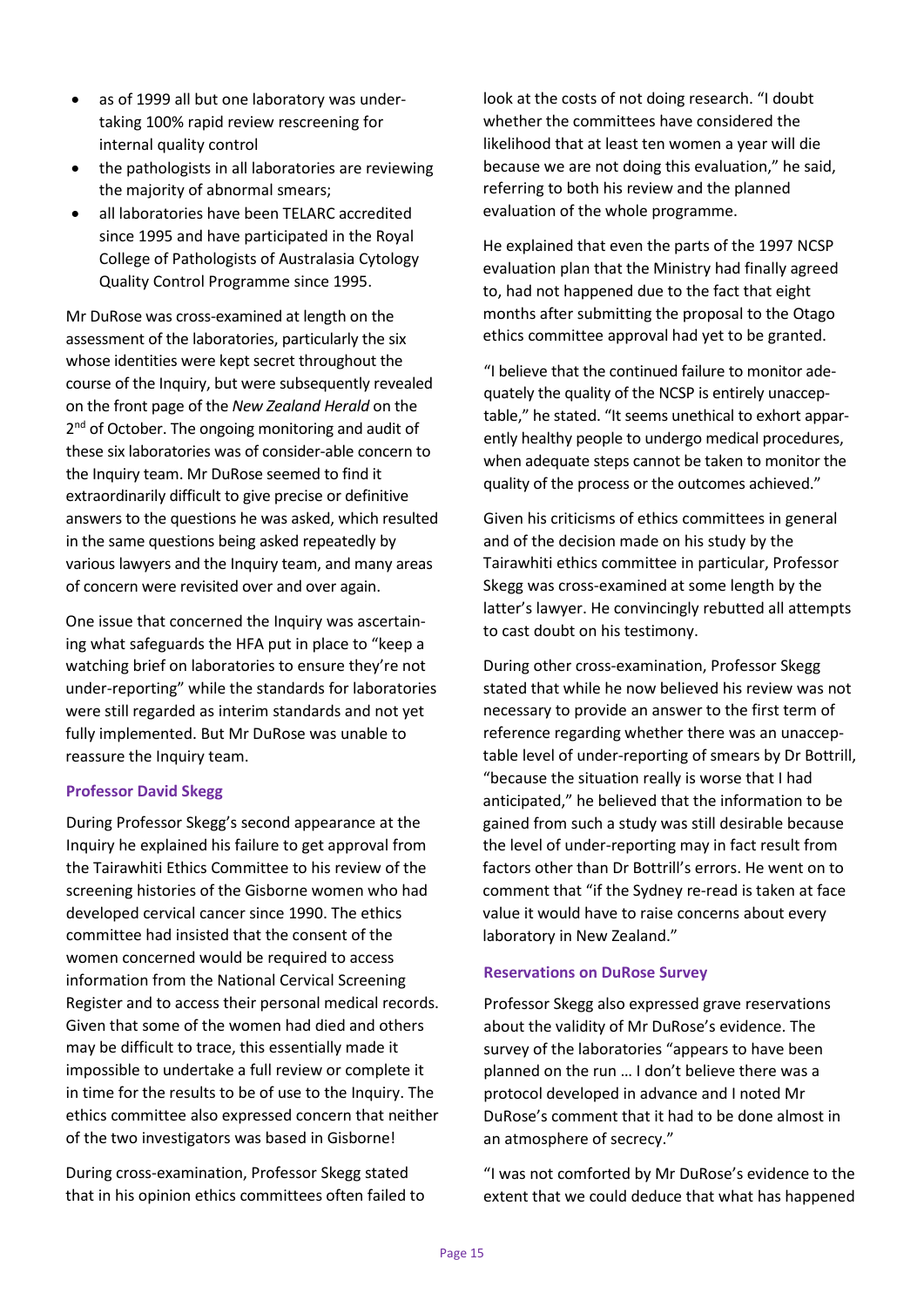in Gisborne is totally exceptional and that there might not be some other areas where similar problems could exist or could have existed in the past," he said. As a result of such criticisms, Professor Skegg was of course cross-examined extensively by the HFA's lawyer. He provided persuasive arguments to support his opinion.

# **The Cancer Society**

Dr Brian Cox was the first of the Cancer Society's witnesses, introduced by Betsy Marshall. In her opening remarks, Ms Marshall described the Cancer Society's role in lobbying for a cervical screening programme and the Society's active involvement in and support during implementation of the NCSP in the wake of the Cartwright Inquiry.

In his evidence, Dr Cox gave an extremely detailed account of his involvement in the establishment of the NCSP first as a member of the Ministerial Review Committee of the programme in 1989, then as a member of the Cervical Screening Advisory Committee (CSAC) from 1991 to 1996 and as an "occasional advisor on specific aspects of the NCSP during the past decade." The underlying and by now very familiar themes of Ministry of Health officials ignoring the expert advice they were given and the growing levels of frustration and concern among committee members echoed the testimony of previous witnesses. Attached to Dr Cox's evidence were the minutes, and the many letters and memos from every one of these meetings. It was indeed fortunate that Dr Cox had kept them all as the Ministry of Health officials who had appeared at the beginning of the Inquiry had been unable to locate these documents.

Dr Cox resigned from CSAC in May 1995. "At this time I felt that despite numerous attempts by the CSAC to ensure appropriate monitoring and evaluation of the cervical screening programme this had not been completed. I felt that the Ministry of Health appeared to want to manage the NCSP for political reasons rather than making sure it was effective," he said.

# **"We Were Driven Spare"**

Describing the mounting unease he said, "We were driven spare … and some of us were feeling professionally unsafe and we were aware of the incident that had occurred overseas and that something somewhere was going to happen, possibly to the extent that an inquiry such as this would eventuate..."

Cross-examination of Dr Cox dealt with a wide range of issues, including the need for a full evaluation of the NCSP rather than the partial evaluation currently being under-taken by the Ministry of Health, the statistical information that should be obtained from the programme in order to audit and monitor its effectiveness on an ongoing basis, the minimum number of smears a laboratory should read to maintain standards and staff competence, and the problems experienced gaining approval from various ethics committees for data collection, and access to data on the Register to evaluation of the programme, etc.

Dr Cox was asked what it meant for the NCSP given that there are so many obstacles to carrying out research of an evaluative nature on the operation of the programme. "Well it makes it difficult to justify its existence in the sense of that ethical commitment that I gave earlier which is a basic … it's one of the ethical differences between public health medicine and other branches of medicine. So, if we are unable to be fairly sure that we are actually getting those benefits, we certainly have the capacity to cause harm by offering screening to people," he replied.

Dr Cox was also questioned about his response to the DuRose study of laboratories. He replied that he agreed totally with the reservations and criticisms made earlier by Professor Skegg.

# **Dr Gabrielle Medley**

Dr Medley, a Melbourne pathologist and Director of Cytopathology at Prince Henry Hospital, appeared next to answer questions about the DuRose review of laboratories. Dr Medley was one of the eight assessors on the Evaluation Panel referred to in Mr DuRose's evidence.

Under cross-examination Dr Medley described the Evaluation Panel's role as being to identify areas of concern regarding the past or present performance of any of the 17 laboratories with the management of those areas of concern being the task of the Advisory Group. She was questioned extensively about how the review or "risk assessment" exercise was undertaken and how much weight the Inquiry could attach to its conclusions. At the end of her cross-examination, she replied in response to questioning by Inquiry team chair-person Ailsa Duffy "I'm telling you that the study identified areas of concern. Those areas of concern have been addressed. That they appeared to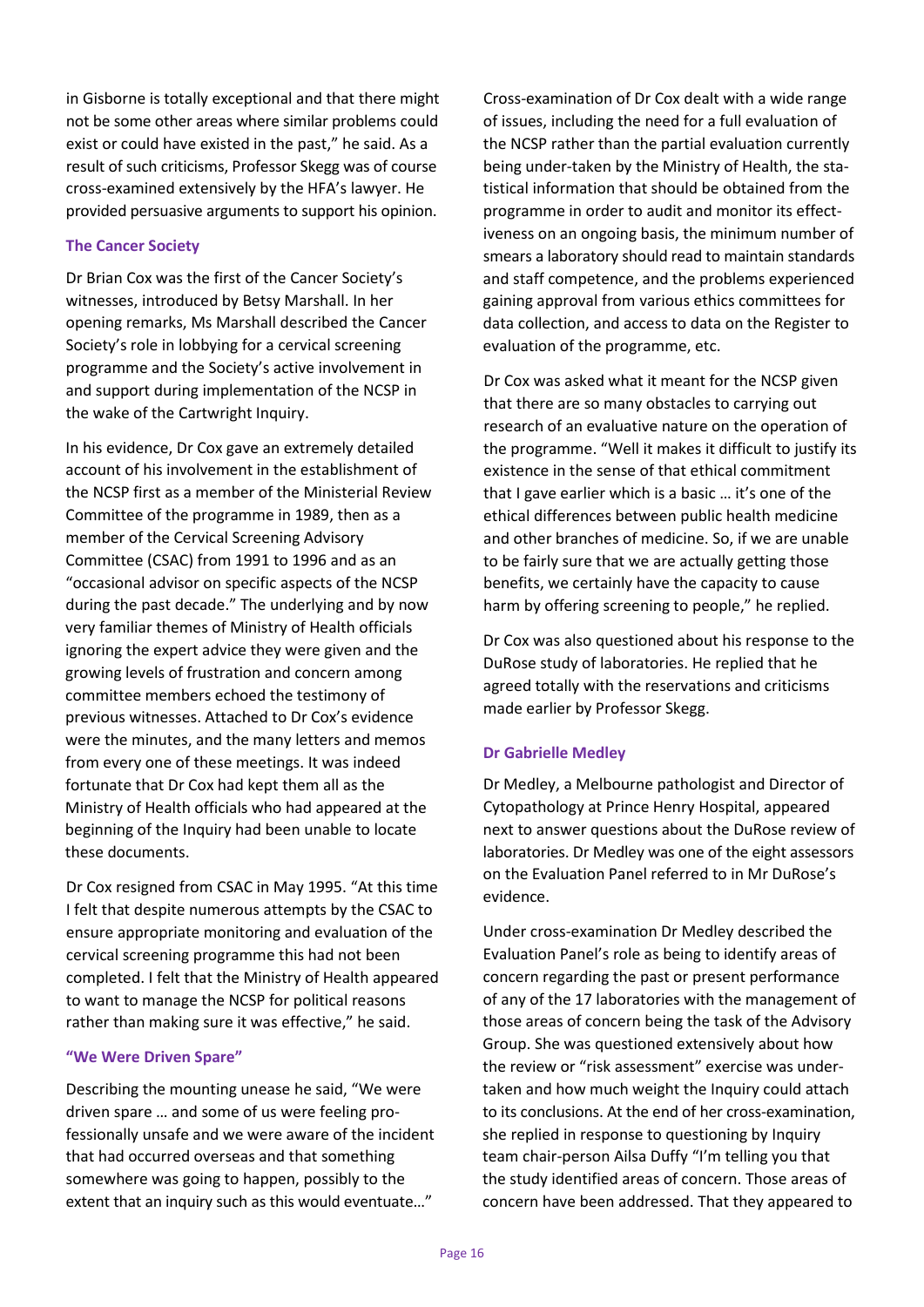be practising within acceptable practices at the time in our judgment but I am unable to say to you that there is no possibility that in any of these laboratories there may have been a systemic error causing systemic under-reporting and I think it would be inappropriate of me to say otherwise."

## **A Voice From Women's Groups**

Director of Women's Health Action, Sandra Coney's evidence focused on the active involvement of women's health groups over the past decade in supporting the establishment of NCSP and lobbying for action on the much needed improvements to the programme. In detailing her personal contribution as both a consumer representative on the Ministerial Review Committee and the Expert Group (she was the Auckland Women's Health Council's representtative on the Expert Group) and her other work for the NCSP, her evidence confirmed everything that Dr Cox had said in his evidence about the obstructive behaviour of the Ministry of Health during the early 1990s, the damage done to the NCSP by the health reforms, the unwillingness of successive Ministers of Health to allocate the necessary funding for a proper evaluation of the programme, and the need to place the NCSP outside the Ministry of Health preferably in a Cancer Control Agency .

# **Unfinished Business**

Sandra Coney's evidence was especially significant because her testimony was the only consumer voice representing women's health groups that was heard at the Inquiry. Cross-examination began by referring to the Women's Health Action Trust book, *Unfinished Business*, edited by Ms Coney and published in 1993. The chapter on cervical screening which was written by Ms Coney identified the main themes back then as being:

- the unrealistic timeframe for implementing the programme;
- a failure to appreciate the complexity of the task;
- a failure to establish co-ownership of the programme between government, health care providers and women;
- insufficient attention to Māori women's views of the programme;
- a failure to explain the NCSP to health care providers and women;
- an ideology of devolution within the Department of Health.

She confirmed that her views had not changed in the seven years since she wrote that chapter and the only thing she would add to the list was the adverse impact that the health reforms had had on the NCSP.

The Inquiry team took the opportunity to question Ms Coney on a wide range of issues including the lack of an evaluation of the NCSP, the impact of the health reforms, the future of the NCSP under the current restructuring of the health system, the problems with ethics committees and the need for a National Ethics Committee, the importance of and the role of consumer consultation and representation, the DuRose review of the laboratories, informed consent, the NCSP newsletter, the use of national health index numbers and population enrolment.

A number of women travelled to Gisborne to support Ms Coney. It provided a unique opportunity to see and hear first-hand how the Inquiry was proceeding.

# **Dr Brian Linehan**

When Dr Brian Linehan, managing director of MedLab Hamilton and – since 1996 – of Bottrill's laboratory, gave evidence it quickly became obvious that he was unable to answer many of the questions put to him about the operation of the two laboratories.

Dr Linehan described his qualifications as a pathologist, his experience and the many professionals positions he had held. He also provided details of his purchase of Gisborne Laboratories in 1996, the process of obtaining Telarc accreditation for MedLab Gisborne, as it subsequently became known, the laboratories' response to the events leading up to the Gisborne Inquiry and the effect of the Inquiry on community laboratories.

He was obviously critical of the way in which the Sydney re-read of slides had been undertaken and the fact that his labs have "contributed an enormous amount of time in endeavouring to assist resolving the issues," despite having had "no involvement in or responsibility for the alleged under-reporting of cervical smears in Gisborne."

He complained about the fact that the Sydney laboratory had renumbered all the Gisborne lab's slides in such a way that the original numbering was obscured.

Chris Hodson, lawyer for Dr Bottrill, opened the cross-examination of Dr Linehan with questions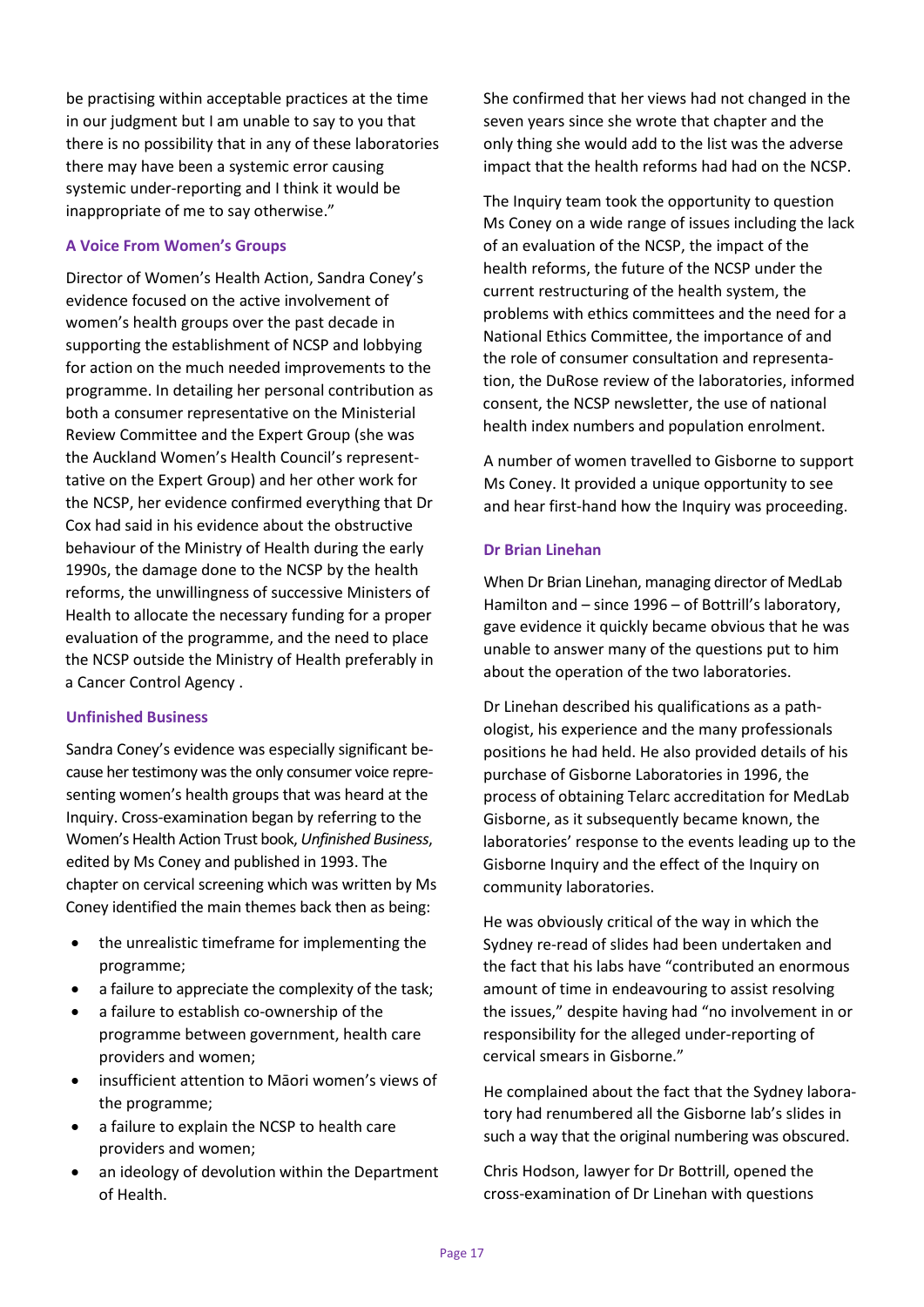about the equipment at Gisborne Laboratories (GLL) when he purchased the lab in 1996, the documenttation he included with his evidence, which showed that some effort was being made by Dr Bottrill in 1994 to move towards becoming accredited, and the quality assurance programme in clinical chemistry that GLL was involved in.

Dr Linehan stated out that equipment in Dr Bottrill's laboratory "was adequate and functioning but calibration was required," and that Dr Bottrill's microscope was still in use in the haematology department. Although Mr Hodson was keen to place doubt on earlier testimony that had been highly critical of the state of GLL around 1994-96, his efforts were at times singularly unsuccessful.

In response to questions about staff at GLL, Dr Linehan stated that the fact that there was no cytology screener did not pose a problem as all screening was carried out in the Hamilton laboratory following his purchase of GLL. It was when questions were asked about current practice at MedLab Hamilton when there is a need to look back on a Gisborne woman's previous smears that Dr Linehan came really unstuck.

## **Gisborne Women Still at Risk**

After giving a series of extremely vague responses to questions Dr Linehan was asked if he, in effect, was saying that because of what he called logistic problems and difficulties in the amount of time involved, the women of Gisborne do not have their smear history reviewed by the Hamilton laboratory. He replied that they certainly are not reviewed in the way that they are reviewed for Hamilton women. The horrified reaction from the Gisborne women sitting at back of the room to this piece of evidence was obvious to all.

Dr Linehan objected to Mr Grieve's statement that this meant the Gisborne women are still getting a less than optimal service from his laboratory, but the damage was done and no amount of assurances on his part could alter the implications of his appalling admission.

It soon became evident to the Inquiry team that they would need to hear from Janet Wilson who had worked for Dr Bottrill during the 1990s and was now manager of the Gisborne laboratory. She was asked to appear on the following day. In the meantime the

Inquiry decided to hear from Brian Morris, laboratory manager at Gisborne Hospital.

## **Gisborne's Two Laboratories**

Mr Morris' testimony was in complete contrast to Dr Linehan's. He stated that he met Dr Bottrill on his first day at work at Gisborne Hospital in August 1979 as Dr Bottrill was doing some locum work at the hospital. He described how Dr Bottrill's laboratory made use of the hospital services when Dr Bottrill's instruments had a malfunction or when his laboratory did not provide the service. Under cross-examination he said that Dr Bottrill visited the Gisborne hospital laboratory on almost a daily basis as he "would deliver specimens to various disciplines."

## **Moonlighting**

In response to questions about the locum work carried out by pathologists from Gisborne hospital for Dr Bottrill's laboratory, Mr Morris revealed that Dr Padwell, the senior pathologist at Gisborne hospital, often did private cervical smears for Dr Bottrill, otherwise known as "moonlighting." When asked about the extent of this, Mr Morris said "I remember Dr Padwell describing to me how he'd take home a tray of slides and read them while he was waiting for his wife to cook tea." He confirmed that "Dr Padwell was doing the primary screening while he was waiting for his supper." This went on for months until there was "a falling out between Dr Padwell and Dr Bottrill."

# **State of Dr Bottrill's laboratory**

Mr Morris was then asked about the state of Dr Bottrill's laboratory. He described how he had visited the laboratory on many occasions because his wife worked there from 1988 to 1993. He said "The laboratory was quite a small, cramped environment; the lighting was poor, the histology area where the tissue processor was… I would consider it unsafe because of the absence of any decent ventilation with all the solvents there; the medium was made using domestic pressure cookers; there wasn't a proper autoclave; the windows were very small windows… I was just aware of the poor condition of the benches and the equipment they were using." Mr Morris also stated that when Dr Lapham took over as pathologist at Gisborne Hospital Laboratory after Dr Padwell left a decision was made for smears to be sent to Palmerston North to be read due to the small number of smears (around 2,000) being read.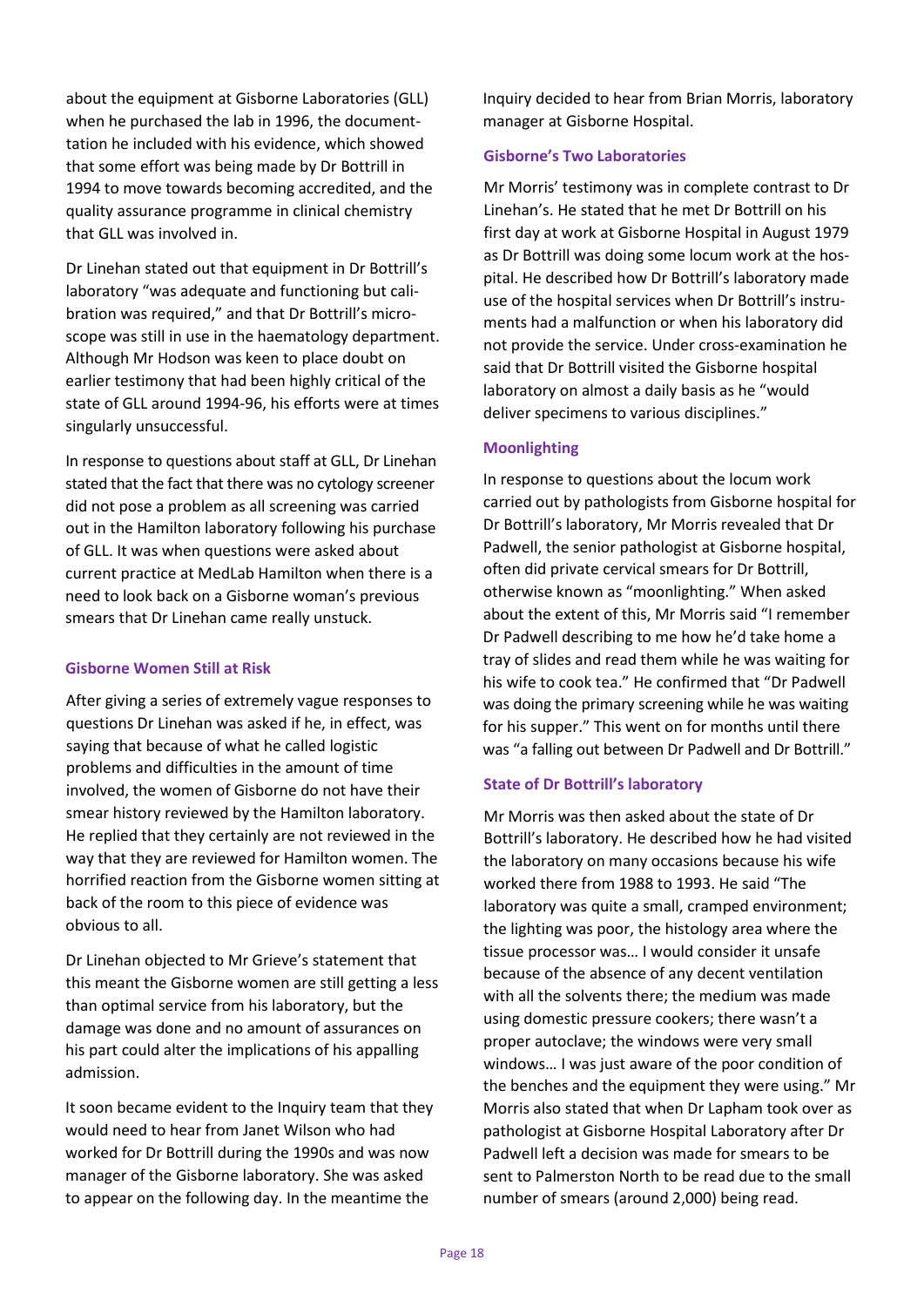Janet Wilson then took the stand to provide answers to the questions about the day-to-day operation of Dr Bottrill's laboratory that Dr Linehan had been unable to answer. Ms Wilson is now laboratory manager for MedLab Gisborne and has worked at the laboratory since 1986.

# **The Filing System**

Under cross-examination Ms Wilson said that smear reports were filed alphabetically by year and that there was also a day book which recorded the woman's name and the number that was allocated to her smear slide. When MedLab Hamilton took over in March 1996 "the cytology department was disbanded so the equipment was removed … [but] the records and reports, they all stayed in Gisborne." Ms Wilson also confirmed that the information on Dr Bottrill's computer was not loaded on to the Hamilton computers when MedLab Hamilton took over the practice and that the computer did not, to her knowledge, hold any kind of a database.

# **The Shed**

She also described how the older slides were all packed into slide boxes and stored in a shed adjoining the building while the newer ones were stored in cupboards in the lab. After MedLab Hamilton had removed much of the equipment Ms Wilson went out to the shed and tidied up the boxes of slides sorting them all into chronological order so that she could locate them more easily should she be required to. However, she said that prior to the Sydney re-read there were no requests from MedLab Hamilton for any of the slides or for previous smear histories.

# **Dr Linehan Returns**

Following Ms Wilson's appearance Dr Linehan was recalled to the stand. Under cross-examination he confirmed what he had said earlier in regard to the intense competition with Gisborne hospital laboratory following his purchase of Dr Bottrill's laboratory, saying that "after we took over we ended up with about half the work that had previously gone to Dr Bottrill's laboratory," and that it took about three years to recover the work. It was then put to Dr Linehan that given these numbers it would have been relatively easy to look back at the Gisborne women's smears whenever a high-grade smear was identified. This could have resulted in "something being done about this Gisborne tragedy much earlier." Dr

Linehan's response to this was to point out that it would have been just as easy for the Gisborne hospital laboratory to have done this, "or any laboratory they sent slides to."

# **No Look Back**

When confronted with the fact that TELARC accreditation requires a look back at smears, Dr Linehan said that he wasn't "familiar with the details of the internal audit in the anatomic pathology department."

He was then cross-examined about what exactly he knew about Dr Bottrill's practice and was asked about the statement in his brief regarding the danger of pathologists working in geographical and professional isolation. He was referred to Dr Bottrill's evidence in which Dr Bottrill stated that he told Dr Linehan that he felt the accreditation system was of limited use in a small laboratory like his because it concentrates very much on documentation." Dr Linehan said he did not recall this conversation, but he was sure he would have said something positive about the process and added: "I would probably have sympathised with him over the expense involved." This produced an outcry from the audience.

Ailsa Duffy asked for silence and the cross-examination continued. However, it was obvious by this time that Dr Linehan was not going to admit to anything being amiss in the practice of either laboratory. He was also not prepared to make any negative comments about the state of Dr Bottrill's laboratory when he was visiting with a view to purchasing it.

Prior to breaking for lunch a discussion took place on whether the Inquiry would continue with the crossexamination of Dr Linehan or hear from the women waiting in the audience. After strong protests from several of the lawyers it was agreed that the women would give their evidence as previously arranged.

# **Further Testimony From the Women**

Ms Winmill gave her account of having had annual smears and then finding she had cervical cancer just as she and her husband had made the decision to start a family. Her hysterectomy now made it impossible for her to have children. A number of Ms Winmill's slides were misread, not all of them by Dr Bottrill's laboratory.

Three other women came forward and gave evidence that afternoon. Their accounts of what happened to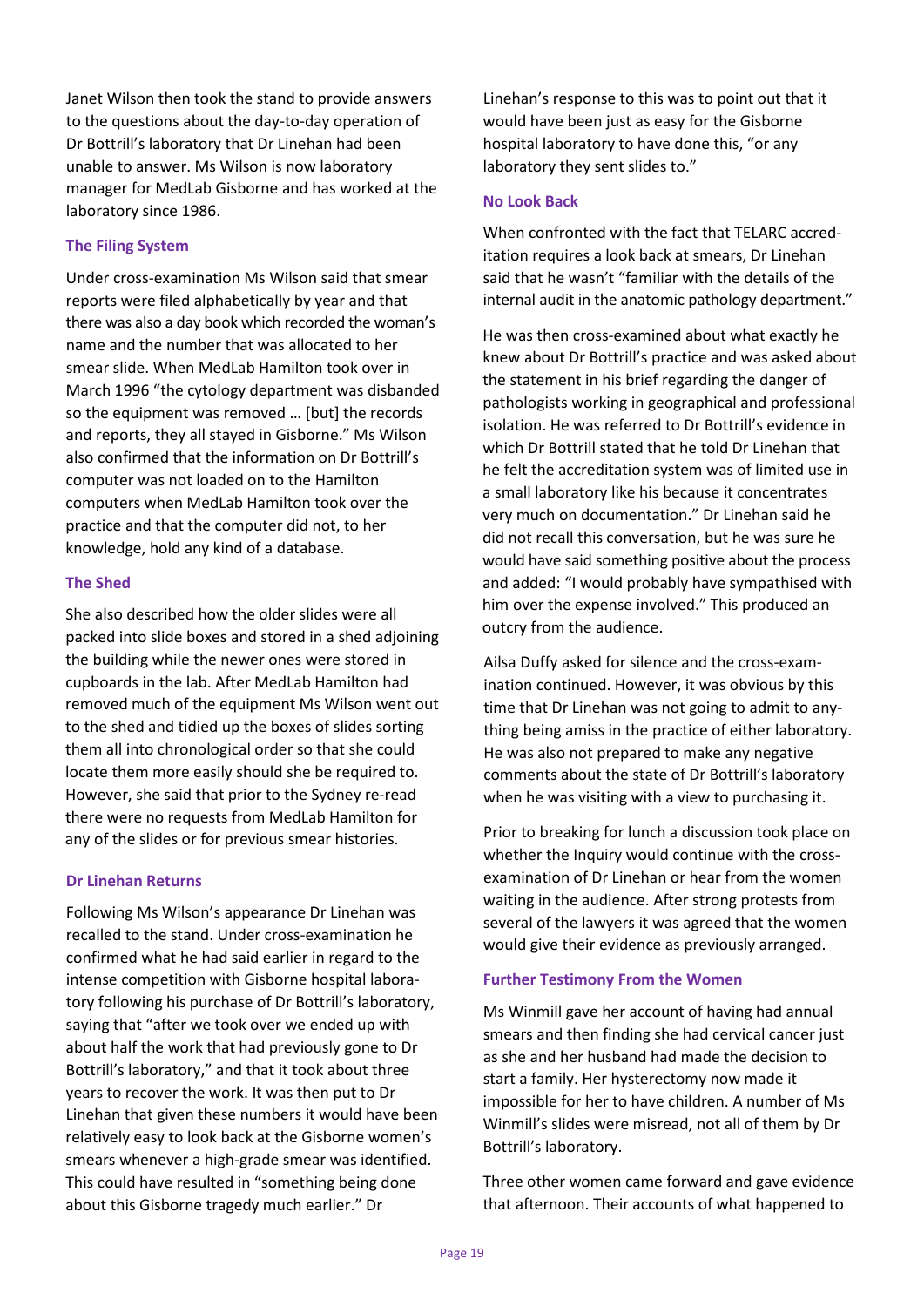them and effect it had on their relationships with their partners, their families and their feelings about themselves were incredibly moving. In the midst of all the expert evidence, it is the voices of these brave women that is the main theme of this Inquiry.

# **Dr Bottrill**

Dr Bottrill's evidence described his training as a pathologist in England, and his work as the sole pathologist at Whangārei Hospital from 1961 until 1966 when he was offered the position at Gisborne Hospital. Dr Bottrill did not read smears while he was working at Whangārei Hospital, but started reading smears in 1967. The following year he started his private laboratory with Mr Reeve and spent half of his time in private practice and half of his time at Gisborne Hospital until 1974 when he started fulltime private practice.

He also outlined his membership of various professional organisations and described in some detail how his laboratory carried out the reading of cervical smears from 1990 – 96. Dr Bottrill stated that although he did not wish to give up cytology altogether, he advertised for a part-time cytoscreener in the mid to late 80s but got no response. In the mid 1980s he began reviewing 10% of his own work and would liaise with the pathologist at Gisborne hospital which Dr Bottrill saw as forms of quality assurance.

## **"It Was My Operation"**

Under cross-examination Dr Bottrill was prepared to admit that he had misread a great many smears. He was not, however, prepared to admit that the underreporting was a consequence of the lack of proper training either as a cytopathologist or as a primary screener, his lack of continuing education, the failure to get his laboratory accredited in a timely fashion, his failure to institute appropriate quality control measures or to participate in an appropriate external quality assurance programme. Dr Bottrill also denied that he had failed to discharge his ethical obligations to his patients. Instead, he blamed his misreading of slides on the effects of his 1990 coronary by-pass operation.

When confronted with the testimony of three experts (Dr McGoogan, Dr Annabelle Farnsworth and Dr Clint Teague) that "without specialised training, pathologists should not work as primary screeners," Dr Bottrill responded by saying: "There's a lot of hindsight going into this, isn't there? What is recommended

as being ideal for the 1990s has very little relevance to what was done in the 1970s… my comment is that if you don't have a screener and you have been doing the job for years you might just as well go on doing the job."

When asked if given the lack of a primary cytoscreener he should have sent the smears elsewhere, Dr Bottrill disagreed. "I was interested in cytology and to the best of my knowledge I was quite good at it until recently," he replied.

Despite a very focused cross-examination Dr Bottrill stuck to his belief in his work and remained adamant that he would not change anything, even knowing what he knows now about his unacceptable level of under-reporting of slides and the impact this has had on so many women.

# **The Cancer Society**

Janice Hobbs, the Cancer's Society's second witness followed Dr Bottrill. Ms Hobbs is co-ordinator of the Gisborne East Coast Cancer Society, a position she has held since 1993. Her evidence outlined her work for the Cancer Society and her attempts to draw the attention of the appropriate authorities to the possibility of a problem in Gisborne with misread smears. In her evidence Ms Hobbs made it very clear that in June 1997 both Sharon Reid, manager of the Tairawhiti Cervical Screening Programme, and the national co-ordinator were aware of the fact that Dr Bottrill had been found guilty of misreading four cervical smears from a patient in the Tairawhiti district. She also said she voiced concerns about the possibility of there being other women in this situation with Sharon Reid.

The next witness to appear was Betsy Marshall, the third and final witness for the Cancer Society. Ms Marshall's evidence outlined her involvement with cervical screening from 1983 onwards. She also described in some detail the work of the committees set up to oversee the establishment of the NCSP. Her evidence concurred closely with that already given by Dr Brian Cox and Sandra Coney, adding damning additional information on the:

- ambivalence of the Department of Health towards implementation of the Cartwright Report with particular reference to the NCSP;
- inadequacy of information and data in critical areas such as budget and screening coverage;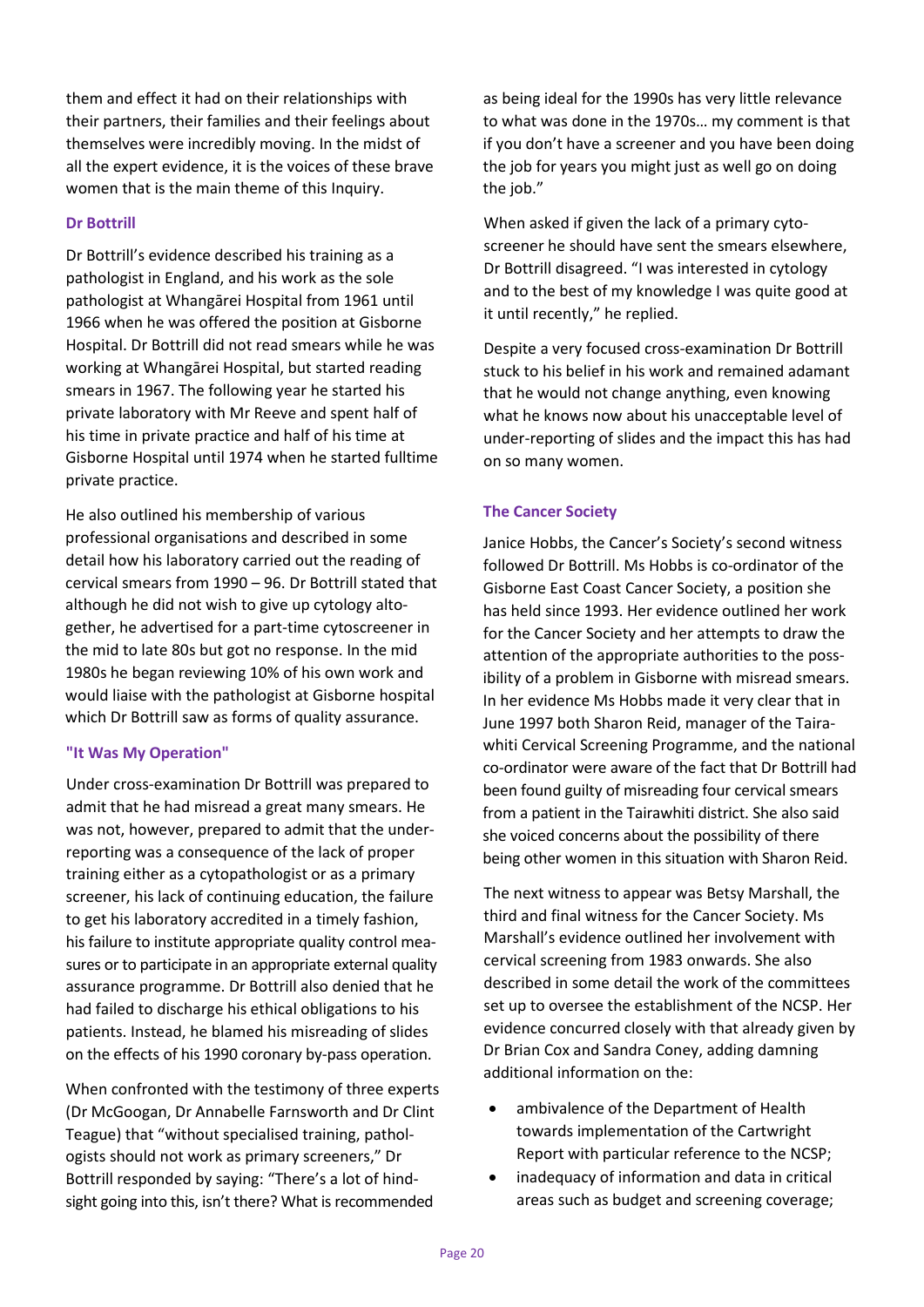- inadequacy of staffing within the Department of Health in terms of levels and expertise;
- communication difficulties between advisory committees and the Department of Health;
- lack of information regarding staffing responsibilities with the Cervical Screening Implementation Unit;
- initial implementation of the NCSP before full development of policy;
- the vulnerability of the NCSP to political change and instability;
- the effect of devolution and decentralisation within the health system on the NCSP.

Ms Marshall's evidence makes fascinating reading as she detailed meeting by meeting, memo by memo and letter by letter, the efforts of the various advisory committees to ensure the survival of the NCSP. "Over and over, during the years when advisory committees should have been focused on the effective implementation and operation of the NCSP, we were unable even to rely on its continued existence," she stated.

In reference to the MoH's evidence that they were unable to locate any of the minutes of the meetings of the Expert Group, she said "I have what I believe to be a near complete set of minutes. These have been available for inspection by all parties at the offices of the Auckland Division of the Cancer Society since before the commencement of these hearings."

Ms Marshall also stated that she believed that "the implementation of the NCSP has been compromised by the absence of a fully resourced, national coordination unit with the appropriate range of expertise, working within a stable environment."

## **Ministry Takes Measured Approach**

Mr Murray, lawyer for the Ministry of Health, began the cross-examination of Ms Marshall with an explanation that the lack of cross-examination by the Ministry and the failure to call other evidence did not mean that the MoH accepted all the criticisms of the Ministry. "We have taken a measured approach," he explained "and chosen carefully what is productive to deal with by way of cross-examination and made a decision that a lot of this material is in the record and can be dealt with very adequately by way of submissions." Inquiry Chair Ailsa Duffy replied "I have assumed that if you are not challenging evidence it means that you're accepting it. And this is one of the things that has

concerned me, because I realise there is very little cross-examination coming from the Ministry of Health."

Mr Murray reassured her that "the Ministry is a big organisation, it can take some criticism that perhaps a private individual can't" and that the MoH has chosen to rely on their final submission to rebut the evidence put forward by others. "You run a risk if you fail to do that," Ms Duffy warned.

Mr Murray then said he wasn't going to crossexamine Ms Marshall. The questions from other lawyers and the Inquiry team explored in further detail Ms Marshall's evidence, clarifying points she had made, and focusing on what needed to happen to ensure the future health and stability of the NCSP.

#### **What Laboratory Standards?**

Dr Julia Peters then returned to the stand. The Inquiry team were keen to have an update on the process of implementing standards for laboratories. Once again Dr Peters could give no firm indication on implementation dates or on when laboratories would be expected to comply with the standards or on when monitoring would be undertaken, and her answers were frustratingly vague.

## **The Privacy Commissioner**

Following discussion of the legal implications of Section 74A of the Health Act, the Commission of Inquiries Act, the Crown Law opinion on the issue and whether a way could be found for Professor Skegg to undertake his study of Gisborne women who had developed cervical cancer since 1990, the Privacy Commissioner Mr Bruce Slane took the stand. Mr Slane spoke to his submission, which took the view that if the Committee of Inquiry wanted the information that would be gained from the Skegg study, the Privacy Act would not prevent the Inquiry from obtaining it.

Following questioning of Mr Slane, Dr Peters was recalled and was cross-examined extensively on the current status of the NCSP as regards implementing standards, the production of statistical reports, monitoring and evaluation, staffing and resources for the NCSP, the implications of current health restructuring for the NCSP.

## **The NCSP Register**

Sandra Matcham, Register co-ordinator for the NCSP, was the next witness. Ms Matcham had held this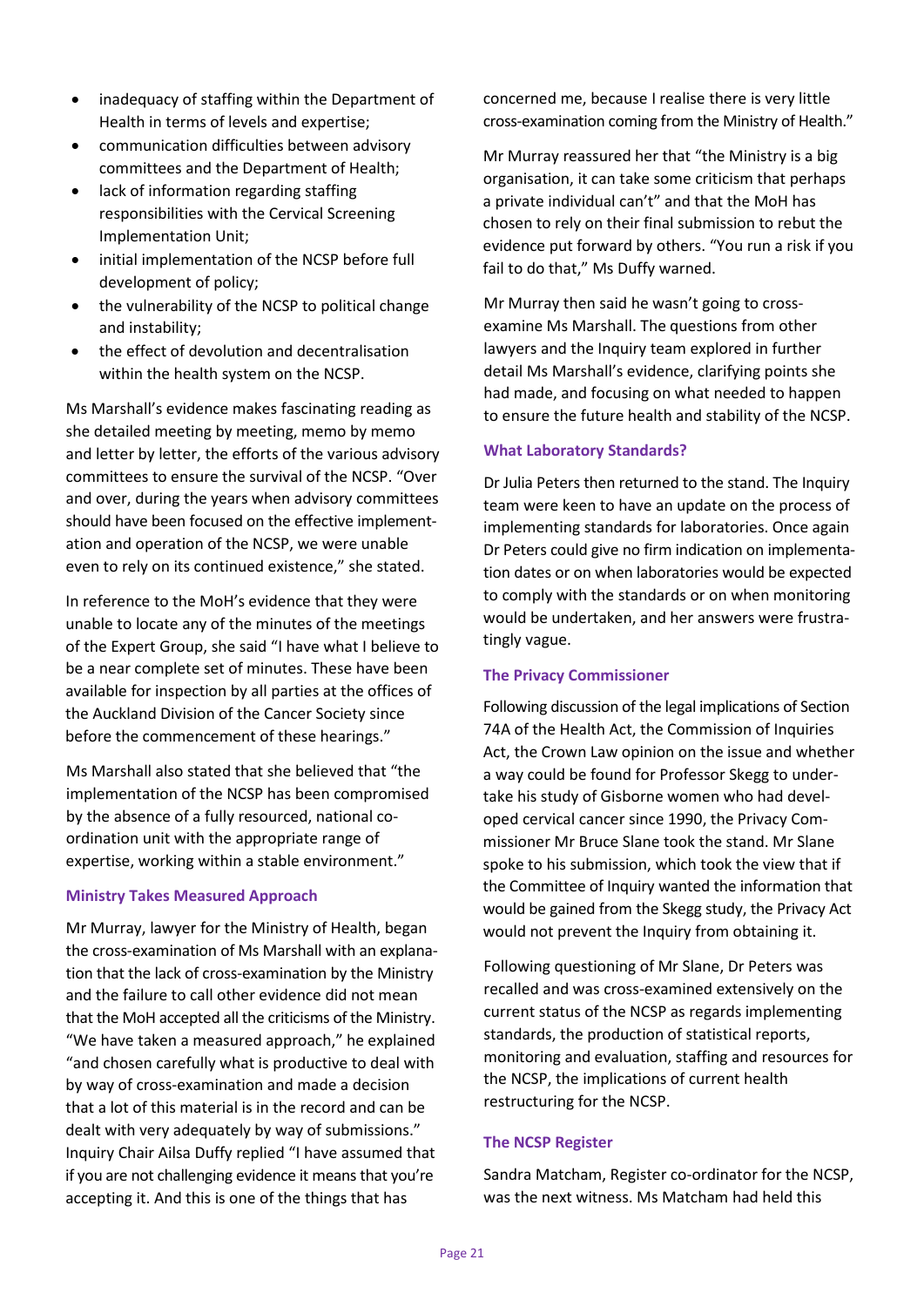position since 1994. Her evidence described the history of the NCSP Register including the configureation of the 14 regional databases into one national database. Cross-examination of Ms Matcham was focused on the process of entering data on the Register, its reliability and production of statistical reports.

## **The Cancer Register**

Victoria Sheldon and James Fraser from the NZ Health information Service appeared next to answer questions about the Cancer Register and the availability of up-to-date cervical cancer data.

Teenah Handiside, who was the national cervical screening co-ordinator from 1995-96, then took the stand. Cross-examination of Ms Handiside focused on the lack of commitment within the Ministry to the NCSP, the lack of status and authority attached to the position of NCSP co-ordinator, the Ministry's failure to evaluate and monitor the NCSP, the development of laboratory standards, and policy.

Ms Handiside's at times emotional testimony added another nail to the coffin of the MoH's credibility in regards to its lack of understanding of and commitment to the NCSP and the lengths it was willing to go to in order to devolve as much responsibility as possible for the NCSP to the four RHAs. Her evidence described the constant restructuring within the Ministry, the high turn-over of staff and the resulting lack of institutional memory within the department, and it echoed the testimony given by other witnesses.

## **Further Evidence From Dr Linehan**

Dr Brian Linehan was then recalled to give evidence, having had to be summonsed to appear and bring the additional information requested by the Inquiry. He gave evidence that in the four years from March 1996 to July 2000 MedLab Hamilton had received close to 11,000 slides from the Gisborne area of which 168 (1.5%) were found to contain high-grade abnormalities. He stated: "the report that I've just produced for you was run for the first time yesterday at my request and at considerable difficulty in order to meet the requirements of this inquiry."

He was then asked why such reports weren't generated as a matter of course by MedLab Hamilton, which also processes slides from the Bay of Plenty and Taranaki. "I think you would have to ask one of the cytopathologists that. I have no personal interest in the matter," he replied.

## **The Kaitiaki Group**

The next witness was Ms Timaringi Huriwai, convenor of the Kaitiaki group that oversees access to data on Māori women on the NCSP Register. Ms Huriwai stated that she joined the group in November 1998 and since that time there had been eight applications to the Kaitiaki group all of which had been approved. Under cross-examination Ms Huriwai said that in her view the delay in the publication in November 1999 of data on Māori women for the year end December 1995 had nothing to do with the Kaitiaki group. However, she did acknowledge that there had obviously been delays under the previous member-ship of the Kaitiaki group, because the new group had to spend a great deal of time at their first meeting on old applications.

# **Another Ministry of Health Official**

Dr David Lambie, Deputy-Director General, Corporate, in the Ministry of Health appeared next. His evidence described the background to the 1993 health reforms, the funding agreement negotiations, and monitoring issues.

Dr Lambie who has been employed in various management roles in the Ministry for ten years continued with the now familiar position adopted by Ministry of Health officials. He refused to accept responsibility for any of the problems revealed throughout the course of the Inquiry. Dr Lambie also proved to be a consummate master of giving lengthy replies to questions that did not answer the question put to him.

# **Hammering Ethics Committees**

Professor Donald Evans, chairperson of the Otago Ethics Committee finally got to appear before the Inquiry. Professor Evans was there as a representative and delegate of the Regional Ethics Committees of New Zealand, which had sought leave to respond to the criticisms leveled at the ethics committees. Criticisms had focused on:

- the refusal of the Wellington Ethics Committee to give permission for the Wellington region's aggregated anonymous data to be included in the NCSP's first statistical report;
- the insistence of the Tairawhiti Ethics Committee that the women's consent must be gained (or if she had died her family's consent) for Professor